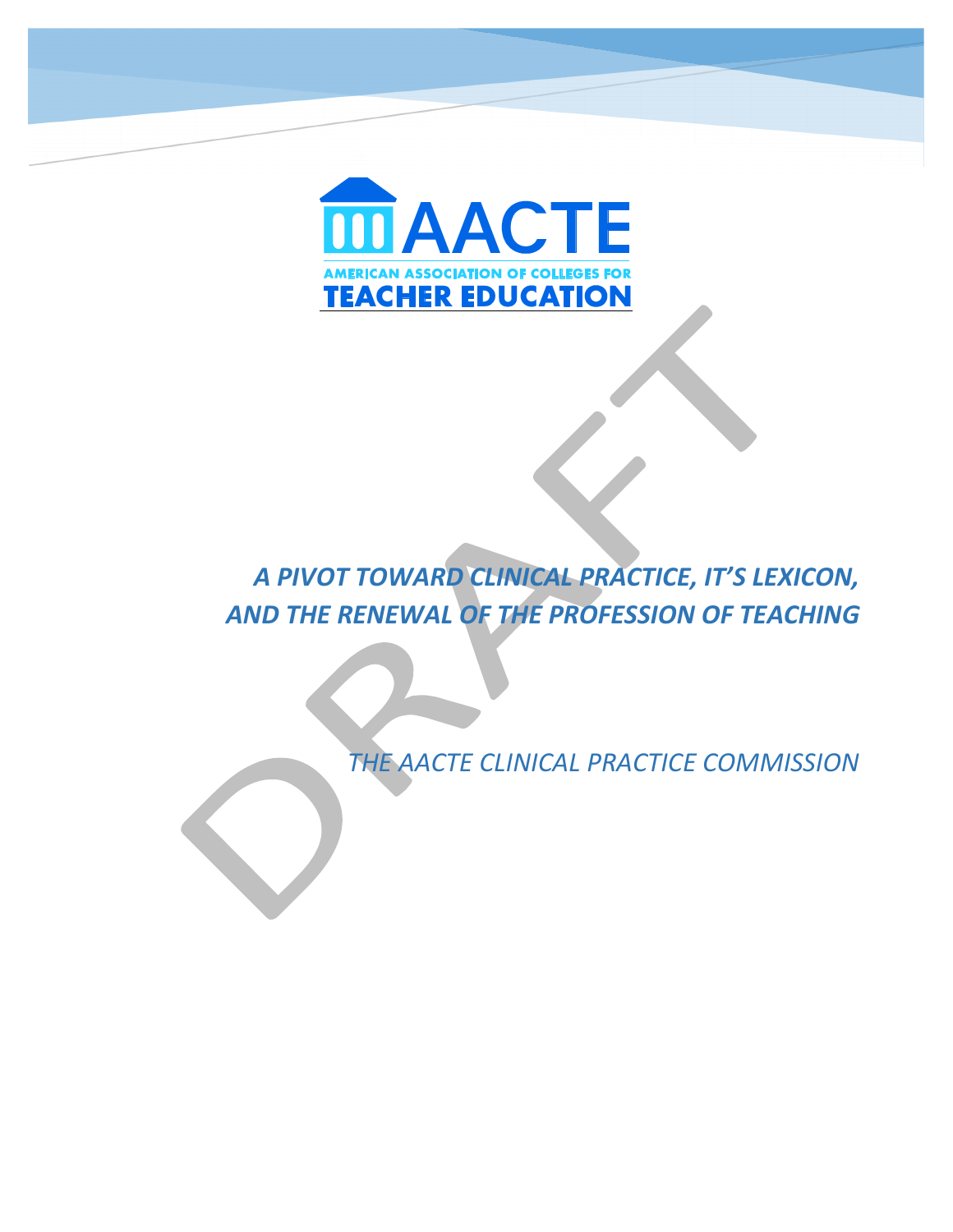# **TABLE OF CONTENTS:**

|                                        | <b>Pages</b>   |
|----------------------------------------|----------------|
| <b>Introduction</b>                    | $2 - 7$        |
| Prologue                               | $\overline{2}$ |
| <b>Guiding Proclamation</b>            | 6              |
| <b>Guiding Conceptual Model</b>        | 7              |
| <b>Proclamations</b>                   | $7 - 30$       |
| <b>The Plumbline Proclamation</b>      | 7              |
| <b>The Pedagogy Proclamation</b>       | 8              |
| <b>The Skills Proclamation</b>         | 9              |
| <b>The Partnership Proclamation</b>    | 11             |
| The Infrastructure Proclamation        | 13             |
| <b>The Developmental Proclamation</b>  | 15             |
| The Mutual Benefit Proclamation        | 17             |
| The Empowerment Proclamation           | 22             |
| <b>The Expertise Proclamation</b>      | 23             |
| <b>The Common Lexicon Proclamation</b> | 29             |
| <b>Conclusion</b>                      | 30             |
| <b>The Lexicon of Practice</b>         | 33             |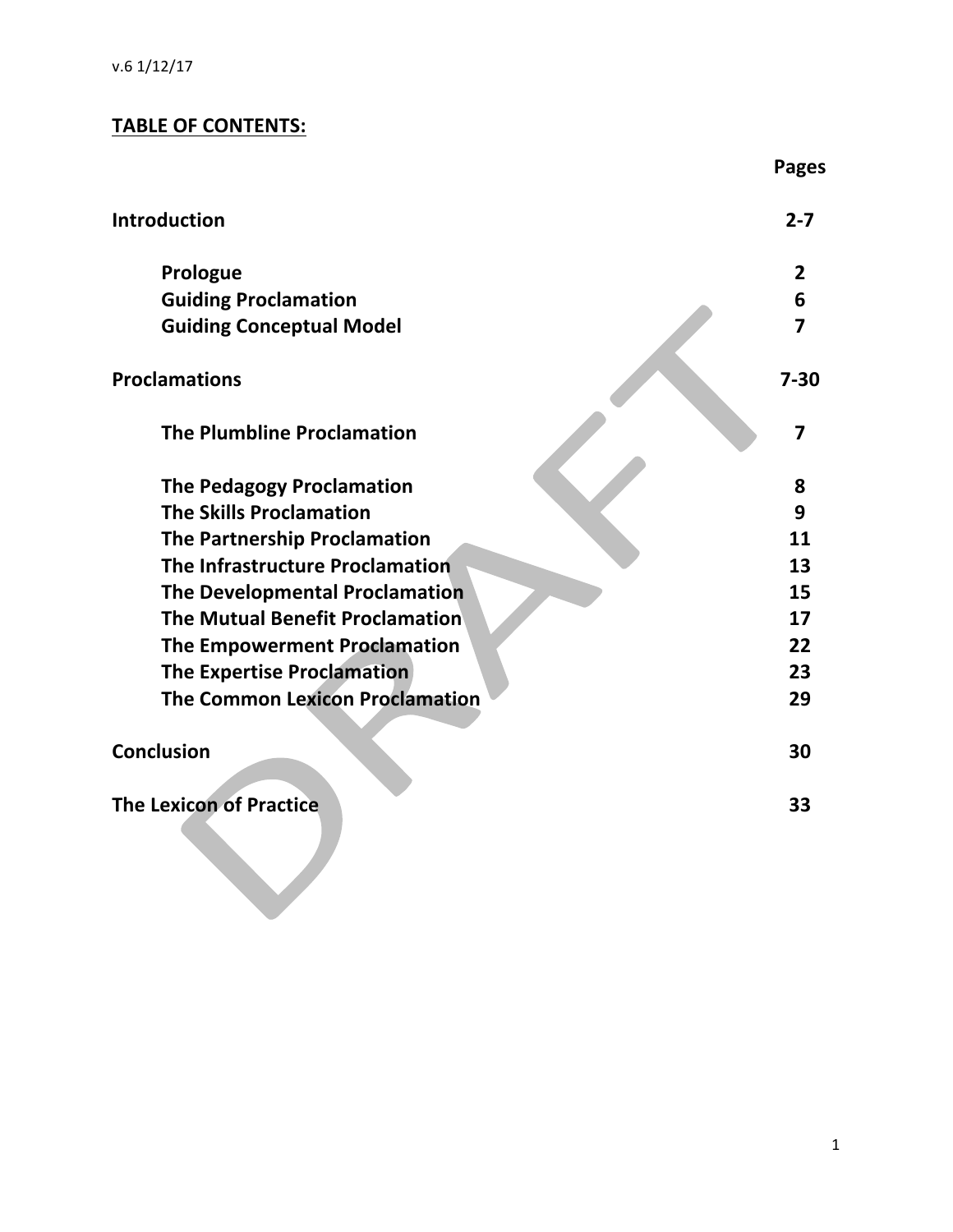# **PROLOGUE:**

# A PIVOT TOWARD CLINICAL PRACTICE, IT'S LEXICON AND

## THE RENEWAL OF THE PROFESSION OF TEACHING

*"The education of teachers in the United States needs to be turned upside down. To prepare effective teachers for 21st century classrooms, teacher education must shift away from a norm which emphasizes academic preparation and course work loosely linked to school-based experiences. Rather, it must move to programs that are fully grounded in clinical practice and interwoven with academic content and professional courses." (NCATE, 2010).*

The NCATE Blue Ribbon Panel Report, *Transforming Teacher Education through* 

*Clinical Practice: A National Strategy to Prepare Effective Teachers*, a groundbreaking

document released in 2010, called for clinical practice to reside at the center of all teacher

preparation efforts. This clarion call identified 10 Design Principles to develop clinical practice

programs and included recommendations for sweeping changes in the delivery, monitoring,

evaluation, staffing, and oversight of teacher preparation. These design principles include the

following:

- o A focus on PK-12 student learning
- o Dynamic integration of clinical preparation throughout every facet of teacher education
- o Continuous evaluation of a teacher candidate's progress and of the elements of a preparation program
- o Preparation of teachers who are simultaneously content experts and also innovators, collaborators, and problem solvers
- o Candidate engagement in interactive professional learning communities
- o Rigorous selection of clinical educators and coaches from both higher education and the PK-12 sector
- o Designation of specific sites funded to support embedded clinical preparation
- o Integration of technology to foster high-impact preparation
- o Creation of powerful [research and development agendas] and systematic gathering and use of data to support continuous improvement in teacher preparation
- o Establishment of strategic partnerships for powerful clinical preparation. (NCATE, 2010)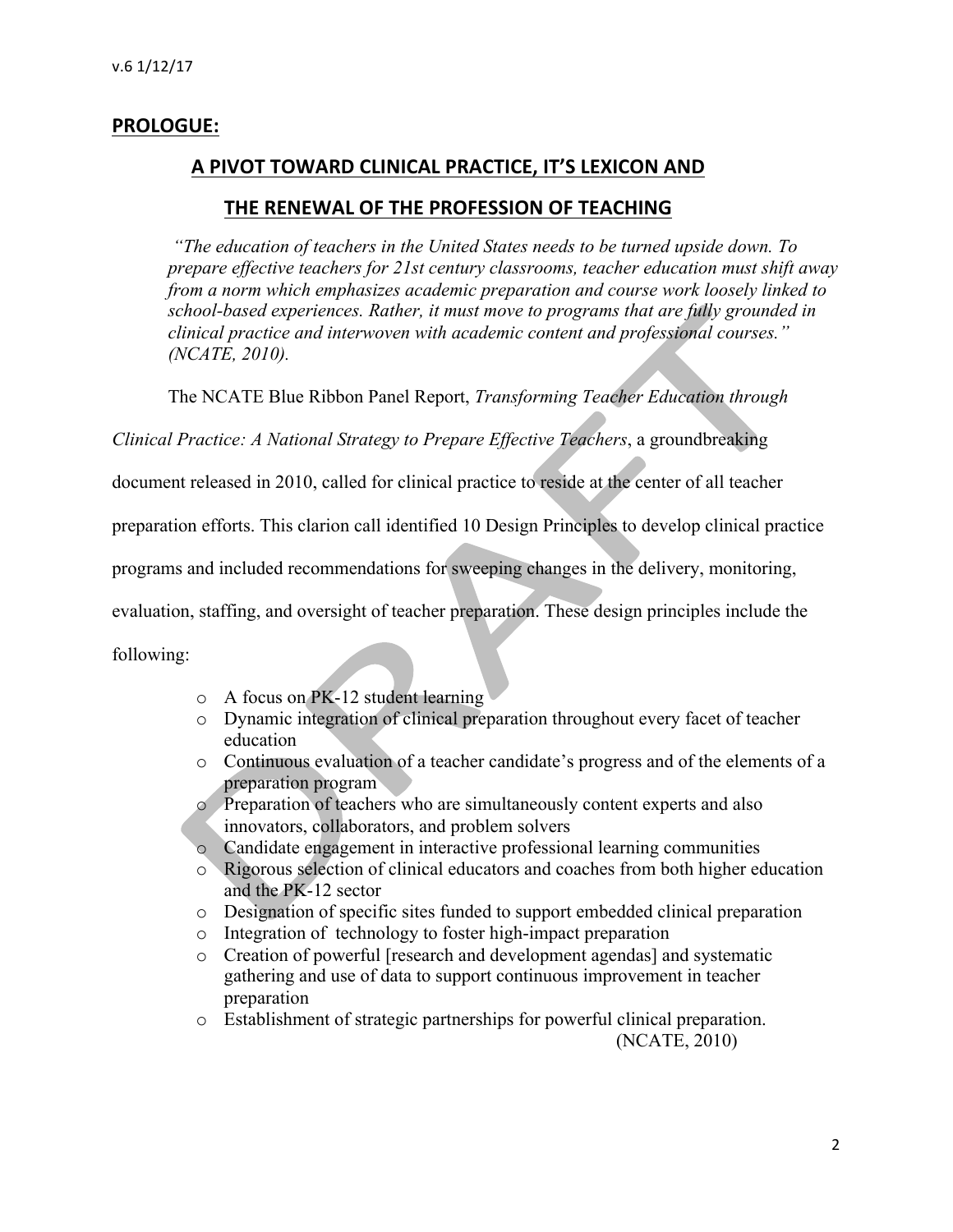Unfortunately, since the publication of the Blue Ribbon Panel report, reform and reinvention efforts have largely been scattered and at times haphazard attempts by programs and universities to grapple with what it means to immerse teacher preparation in clinical practice. A unified professional structure with a shared understanding of clinical practice has yet to develop in teacher preparation.

In 2015, AACTE formed the Clinical Practice Commission to further operationalize the findings of the report, so that the benefits would become readily identifiable in PK-12 and university-based teacher education contexts. The Commission is a call to action *by* the profession *for* the profession. As representatives of PK-20 contexts, we consider ourselves actors along the this schooling continuum, each with great value to add to the overall endeavor and each with the agency to impact the work. It is in this space that we expect to:

rethink every aspect of the trajectory people follow to become accomplished teachers. [We are conscious of the fact that getting] that path right and making sure all teachers follow it asserts the body of knowledge and skills teachers need and leads to a level of consistent quality that is the hallmark of all true professions (Thorpe, 2014a, p.1).

As proposed by the AACTE Clinical Practice Commission, "clinical practice" is a model to prepare high quality teachers with and through a pedagogical skill set that provides articulated benefits for every participant, while fully embedded in the PK-12 classroom. By preparing teacher candidates through an interwoven structure of academic learning and the professional application of that knowledge—under the guidance of skilled school-based and university-based teacher educators—teacher preparation will experience the long-overdue pedagogical shift that so many have demanded (NCATE, 2010).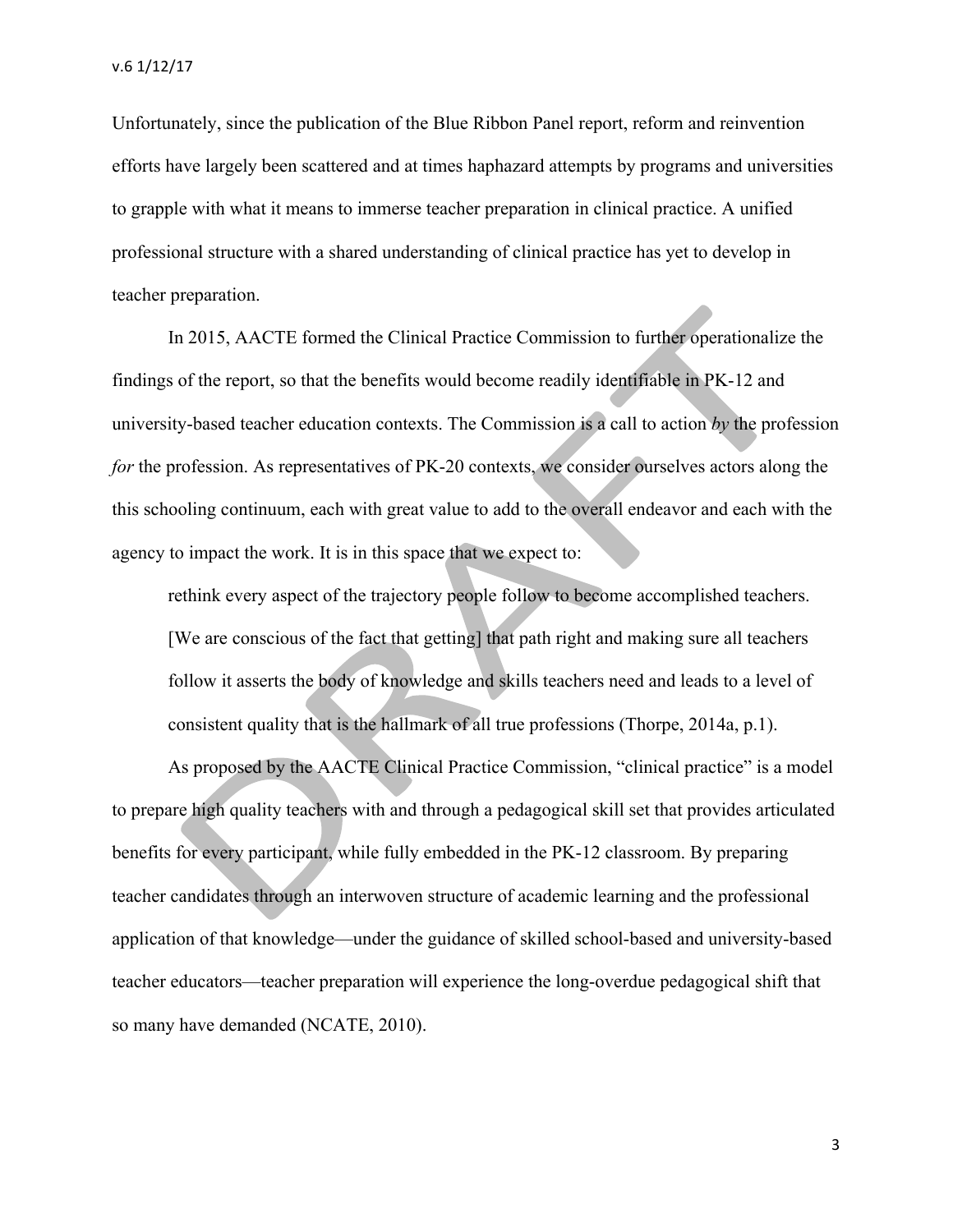#### **A Cacophony of Perspectives**

Recent teacher education reform efforts have been characterized by their disparate nature and have been enacted far too slowly. The rate of the implementation of these initiatives has been muted by the sheer number of these restructuring efforts, the incorporation of an extraordinary range of suggestions, and the fact that they have been subject to shifting forms of accountability and political wrangling. Teacher education changes have also been impeded by the reality that they have been guided and sometimes misguided by well-intentioned funders and the recognition that our policies and practices must be responsive to our differing communities and contexts.

More recently, the rise of college and career readiness standards and more restrictive notions of "accountability" have led to a push for new teacher evaluation systems that more closely connect student outcomes to teacher effectiveness. *Race to the Top* requirements and a corporate education reform ideology have led to very narrow, drive-by, compliance-driven methods of teacher evaluation that have become normalized within schools and teacher preparation programs (Cochran-Smith & Villegas, 2014). The pedagogical principle of continuous improvement, with embedded formative assessments, has been diluted if not commandeered by these efforts. This is where the field uses its own science; Pedagogy, to inform the renewal of the profession of teaching by those who know its complexity best.

Unfortunately, the wide-ranging critiques, ever-shifting reform ideas, and high-stakes accountability efforts are contributing to increasingly *fragmented* rather than *focused* research agendas. The result is that we measure "quality" in a myopic manner. Annual Professional Performance Reviews (APPRs), brought on under NCLB legislation, and reinforced by Race to the Top competitive grants, operate in sharp contrast to the standards of quality defined by the profession itself.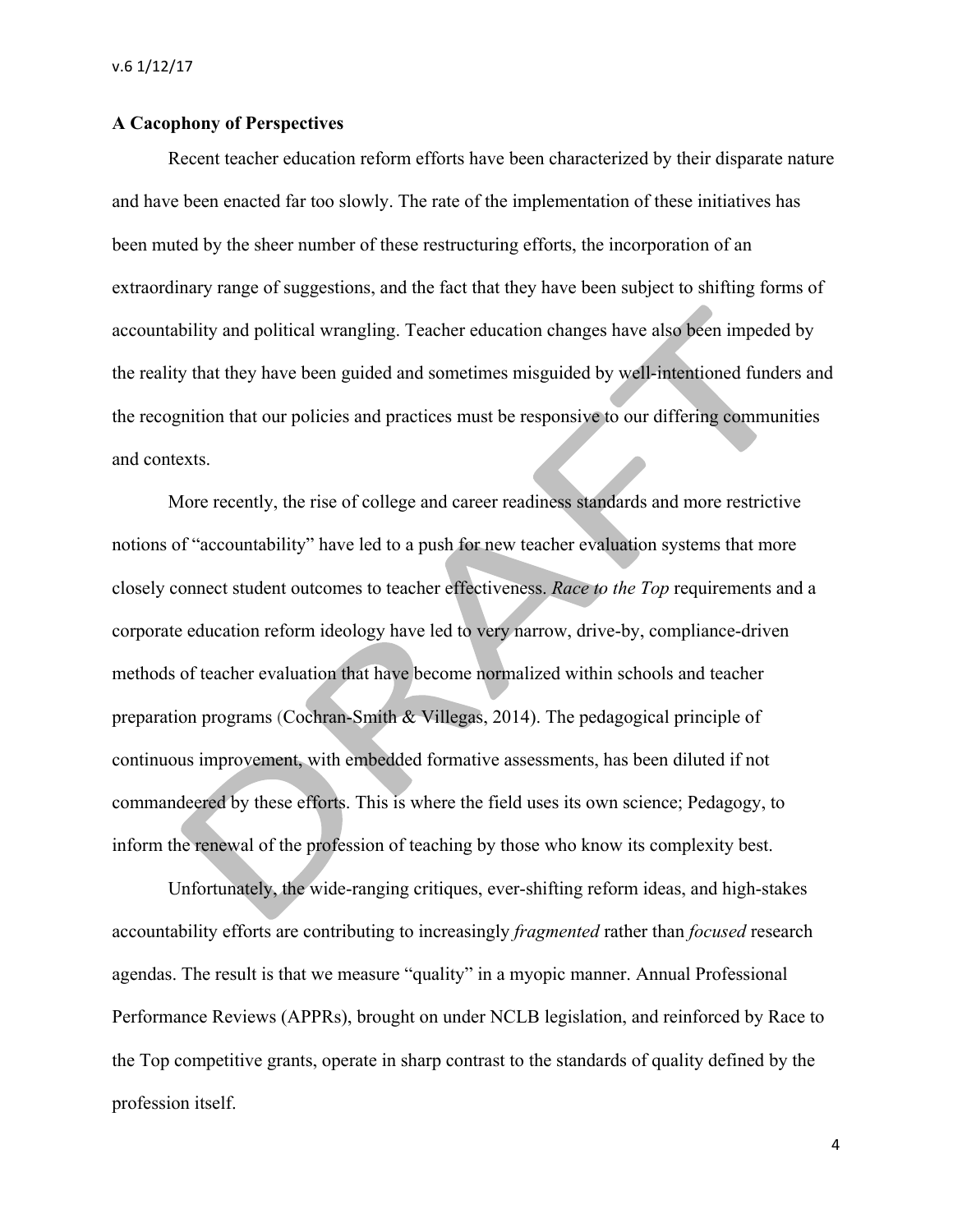In this context teachers are at once expected to be practitioners who are knowledgeable, decisive, reflective, and able to promote critical thinking and problem-solving in every child (Cochran-Smith, 2014; Zumwalt, 1997), and yet they are simultaneously called on to explicitly and positively impact our nation's economy by eliminating drop-out rates and developing a skilled workforce (NCTAF, 1996). As the demands upon *teachers* have evolved, so have the expectations of teacher *candidates*. There is a dynamic tension here, between high "quality" and the everyday demands of back-breaking accountability. This tension is best mediated by those professionals who understand it and live it—university-based and school-based teacher educators. While teacher preparation and accountability measures aim to ensure that novice teachers are learner ready when they first step into a classroom, these policies also reflect a linear view of teaching—suggesting an input/outcome orientation that dilutes the human equation at the core of every teaching act.

This complex interplay of factors has impeded the development of a shared understanding of clinical practice. Of course, teaching requires specialized knowledge and skills that are grounded in theory and practice and are developed over time. Yet, a shared understanding of what constitutes a high quality clinical teacher preparation program varies by institution and even program. Unlike other recognized professions—such as medicine, engineering, and nursing—teaching is eternally gripped by an evolution of our notions of quality that seems to begin anew with each school year and every Congressional session. The characteristics of our profession are therefore in continual process (Lortie, 1975).

This sets the stage for the following concept paper articulated as proclamations and their related tenets. The goals of the Clinical Practice Commission is to be bold in their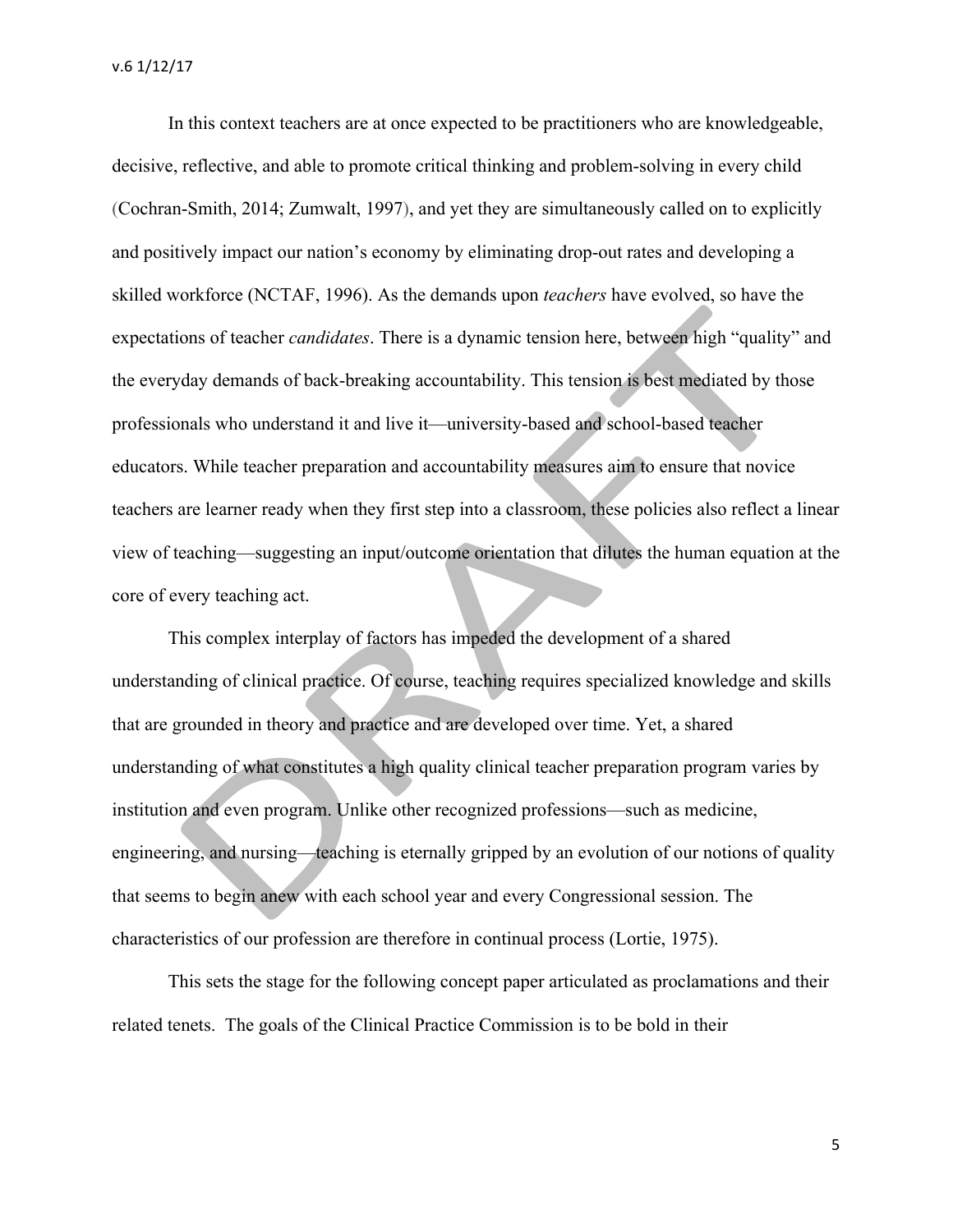#### v.6 1/12/17

recommendations and forthright in their purpose. The Clinical Practice Commission had three primary charges for their work:

- o Recommend a definition for Clinical Practice
- o Recommend a lexicon for Clinical Practice
- o Recommend pathways to operationalize Clinical Practice

Here are the results of our work.

# **OUR GUIDING PROCLAMATION**

Clinical practice and partnership are central to high-quality teacher education is the assertion by which we begin this paper. Written by teacher educators and practitioners representing a collective of expertise in practice and scholarship across the PK-24 continuum, the assertions and proclamations contained herewith are intentionally bold and aspirational. We build upon a rich cadre of experiences and a dedication to the ongoing renewal of innovative educator preparation practice. As such, we do not endorse any one model of clinical practice or partnership, although we do acknowledge and identify Professional Development School (PDS) and teacher residency models as significant exemplars for practice because of the longevity and prevalence of these approaches as accepted frames for establishing and implementing highlyeffective clinical preparation programs. These models are an important part of the history of clinical educator preparation, and should not limit the development of clinical partnership models that are designed to meet local needs and utilize locally available and appropriate resources.

Fundamentally, clinical practice (as described in this paper) is non-negotiable. Successful clinical practice programs and partnerships have been actualized since the NCATE Blue Ribbon Panel report, Transforming Teacher Education through Clinical Practice: A National Strategy to Prepare Effective Teachers was released in 2010, however, continued refinement and support for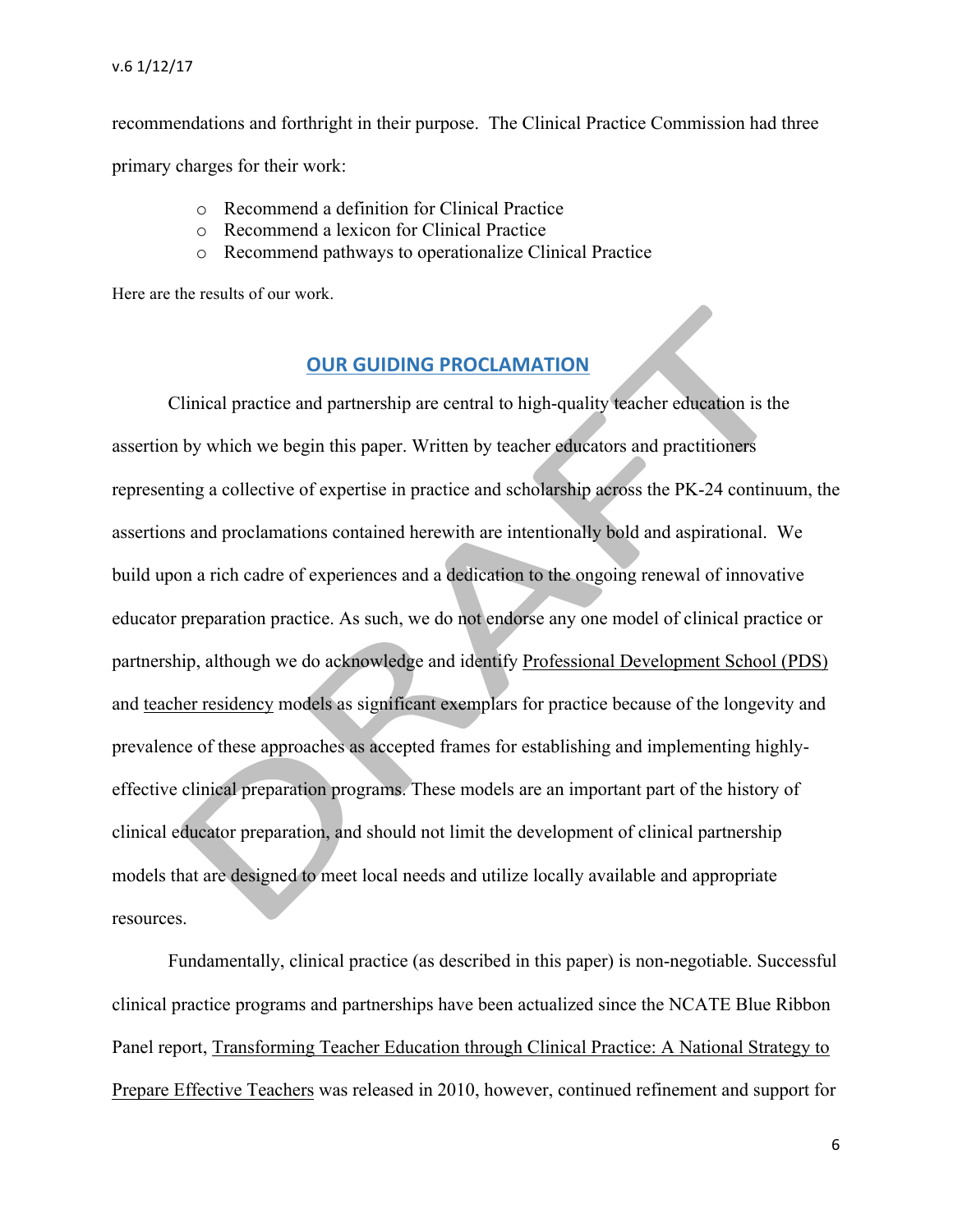the contexts and conditions necessary to bring clinical educator preparation to scale as common practice are needed and imperative to renewing and unifying the teaching profession. The aspirations evident in the policies, structures, rewards and forms of compensation that define and shape the structure of teacher education must be the most rigorous, ethical, and professional we can imagine. This paper, therefore, outlines proclamations and tenets considered essential to establishing and advancing clinical educator preparation partnership and practice that is both highly effective and responsive to the localized contexts in which it is implemented.

#### **GUIDING CONCEPTUAL MODEL**





#### **THE PLUMB-LINE PROCLAMATION**

**We assert that clinical practice is the plumb-line that runs through high quality teacher preparation**

*Tenet # 1: Viewed thusly, clinical practice serves as the anchor or plumb-line through which all teacher preparation programming is conceptualized and designed. In a clinically-based program, where clinical practice is central, coursework is designed and sequenced to intentionally support candidates' developing knowledge and skill as evidenced through authentic practice in diverse settings and contexts. Thus, in a clinically-based program, coursework is designed to complement and align with field experiences that grow in complexity and sophistication over time.*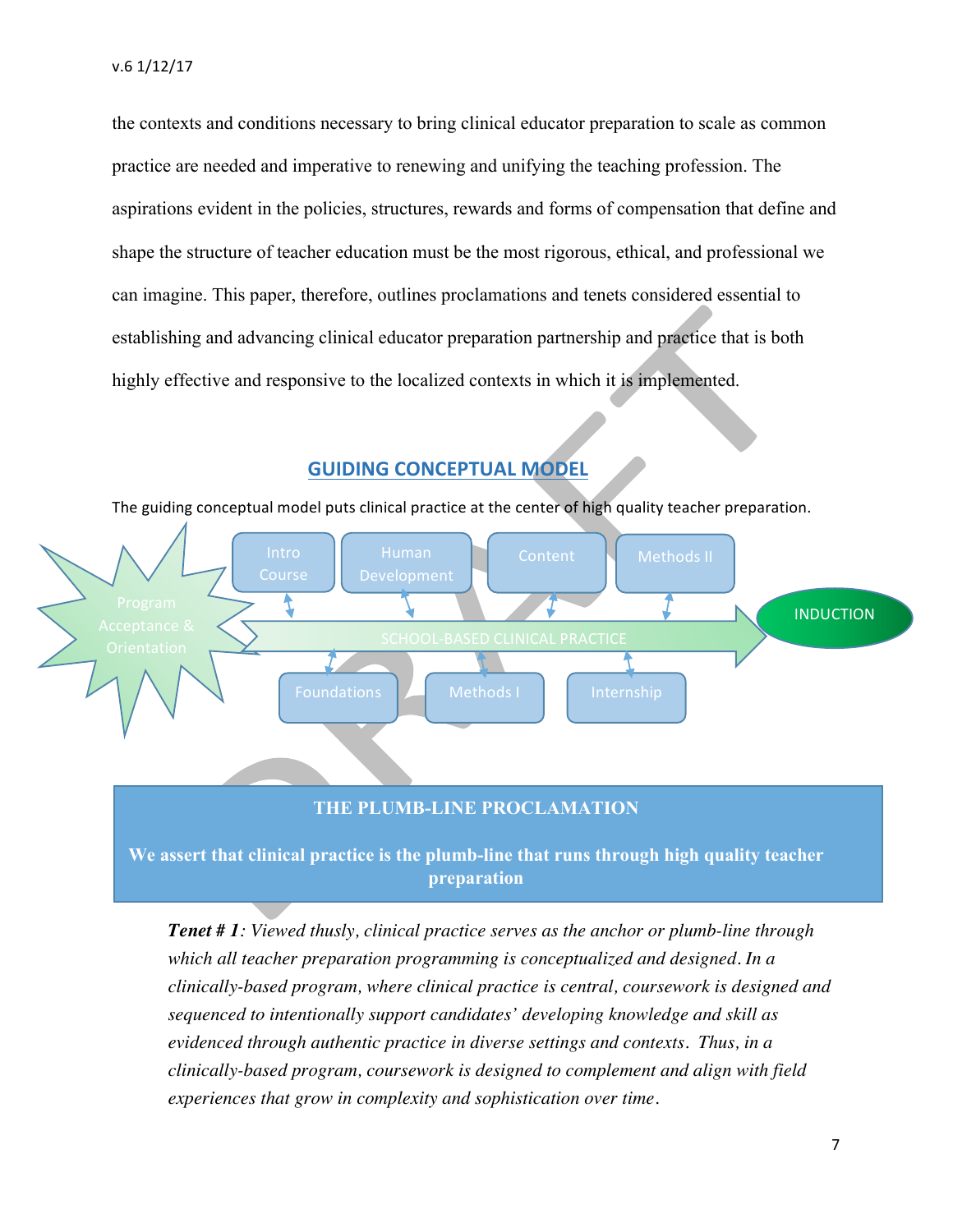*Tenet # 2: Clinical practice and research are intrinsically linked and together form the basis for the plumb-line that delineates high quality clinical educator preparation practice.*

*Tenet # 3: Creating the conditions for clinically-based educator preparation means back-mapping from accomplished standards, both in articulating what accomplished practice is and how to measure it and then creating the systems that allow teacher candidates to develop over time and under the supervision of accomplished practitioners.*

*Tenet # 4: In sum, it is precisely because the actual process of learning to teach requires sustained and ongoing opportunities to engage in authentic performance that clinical practice be seen as a valuable, necessary, and non-negotiable component of high quality teacher preparation.*

In recent decades, a consensus has grown among researchers and practitioners alike. Teaching is a complex practice, learned over time, through rigorous and deliberate study, combined with thoughtfully orchestrated opportunities to practice. Whereas traditional models of teacher preparation often provide teacher candidates with a series of distinct campus-based courses that culminate in a field-based student teaching semester, we assert in this brief the centrality of clinical practice to the entirety of a candidate's preparation to teach.

## **THE PEDAGOGY PROCLAMATION**

**We assert that as pedagogy is the science of teaching, the intentional integration of embedded pedagogical training into an educator preparation program is the cornerstone of effective clinical practice.**

As the science of teaching, pedagogy guides the central practice of teachers and teacher educators. Often, the field has sub-optimized the value and worth of this anchor. The "cacophony of perspectives" have clouded the waters in which we negotiate and articulate the ever evolving needs of children in today's schools. We assert that pedagogy is the beacon on which we must depend to navigate these clouded seas. It is our theoretical underpinning, our foundation for asking questions, and the basis upon which we move forward.

*Tenet # 1: The presence of strong, embedded pedagogical training is the hallmark of effective clinical educator preparation.*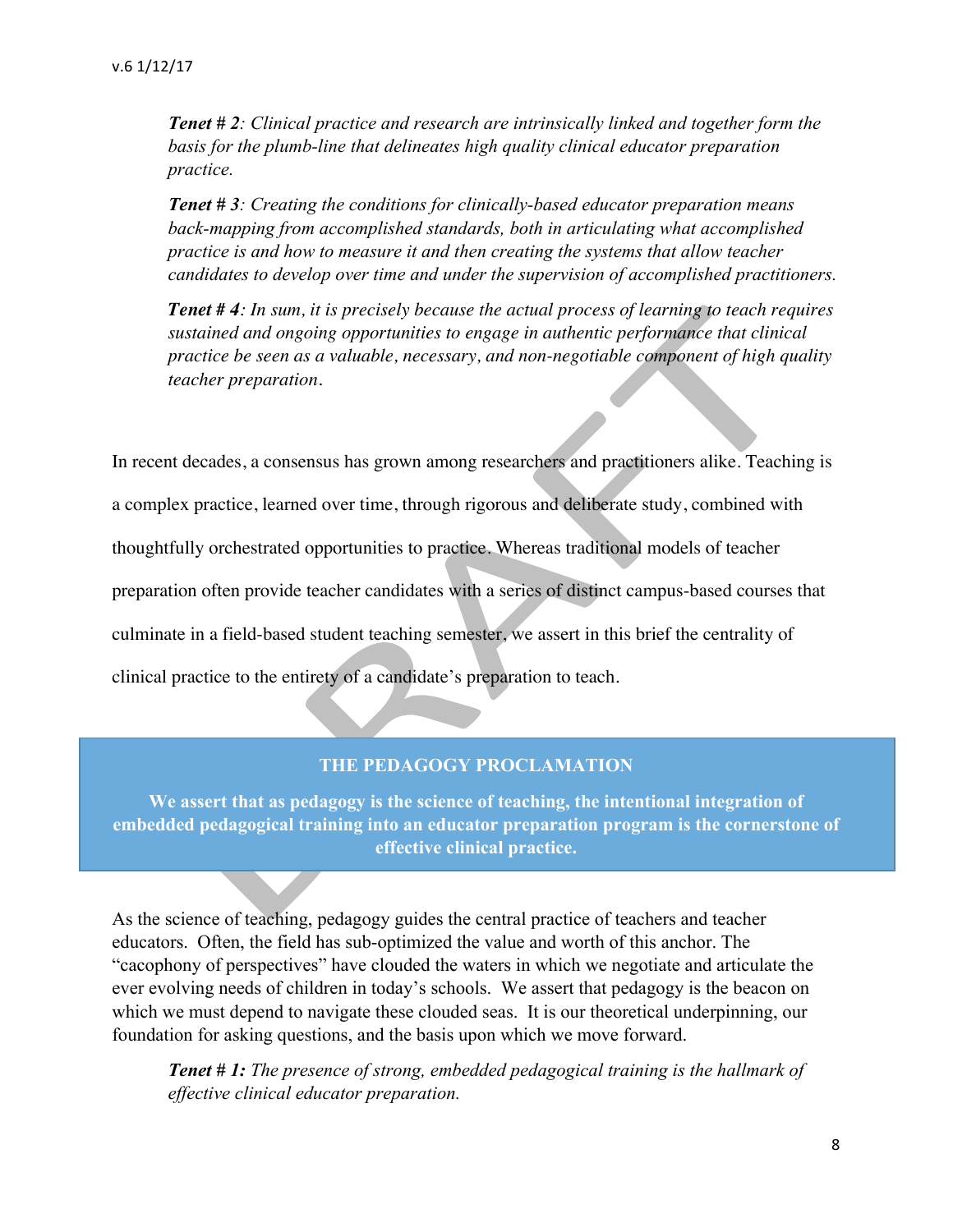*Tenet # 2: A program cannot be defined as demonstrating clinical practice without the presence of strong, embedded pedagogical training.*

*Tenet # 3: Pedagogy serves as a guidepost for shared professional standards of best practices in teaching that in turn guide the development of clinical practice models.*

#### **THE SKILLS PROCLAMATION**

**We assert that clinical practice includes, supports, and compliment efforts to improve teacher education, such as through the use of high leverage practices and similar core strategies, as part of a commitment to continuous renewal.**

*Tenet #1: University based teacher educators, School based teacher educators and Boundary spanning teacher educators cannot be beholden to existing assumptions about educator preparation or bounded by traditional practice.*

*Tenet # 2*: *Mechanisms for teacher preparation and professional teacher development need to be aligned, research-based, and professionally embedded.*

Clinical practice as defined by the CPC ensures intentional pedagogical experiences are provided in authentic educational settings. Thus, clinical practice should import a focus on high leverage practices at the core of teacher education while methodically training teachers to use these practices within clinical practice sites (Grossman, et al., 2009). High leverage practices are defined as "a set of practices that are fundamental to support PK-12 student learning, and that can be taught, learned, and implemented by those entering the profession" (Windschitl, et al., 2012, p. 880). McLeskey and Brownell (2015) assert the need for "identifying a set of highleverage classroom practices that all teachers must learn" (p. 7).

These embedded experiences create an environment for simultaneous and continuous renewal that benefits all stakeholders; thus, shifting away from the compliance-driven educational culture provoked by NCLB legislation and reinforced by Race to the Top competitive grants. Pedagogy and the expertise of the education professional should be lauded as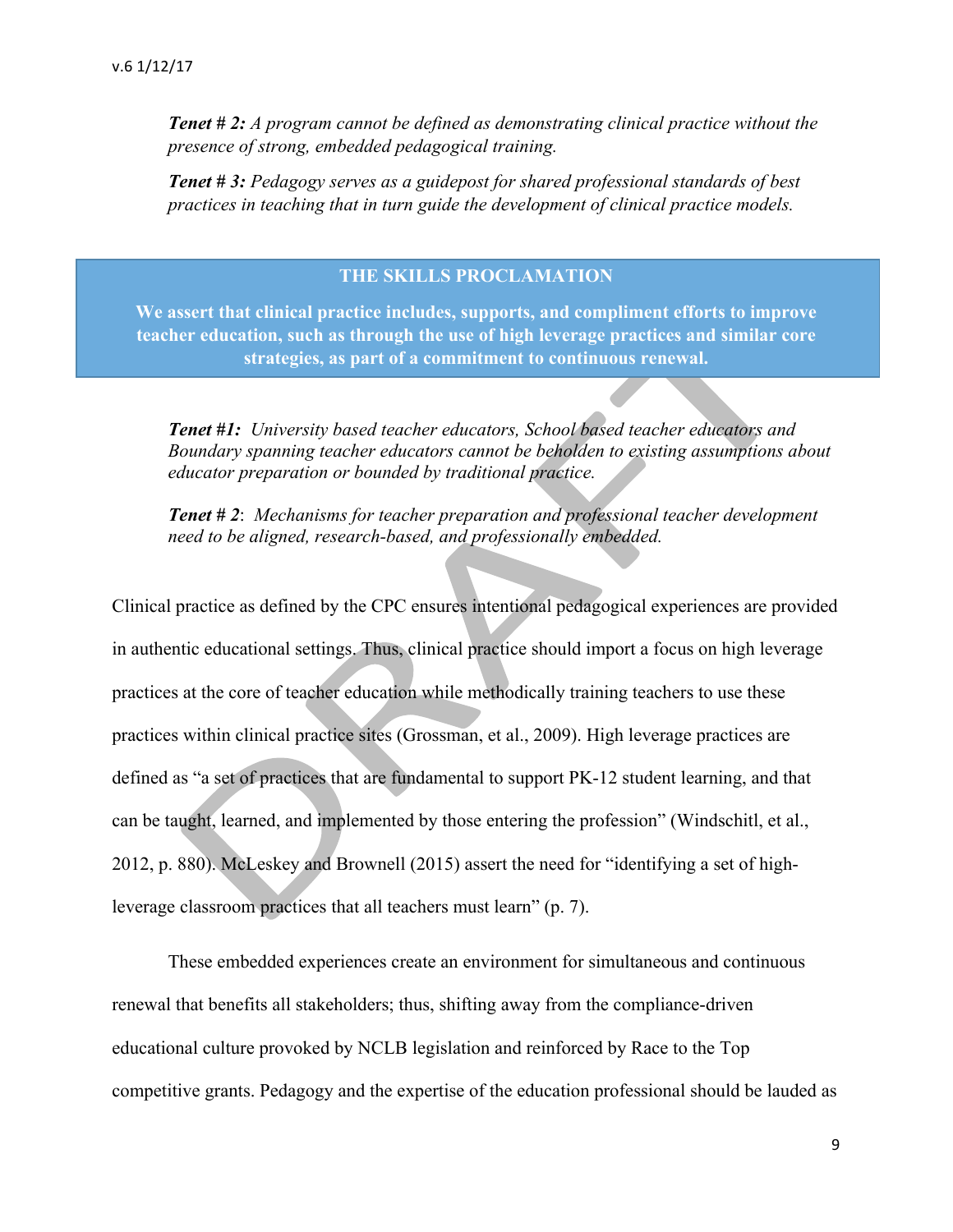a mechanism for the improvement of both clinical educator preparation programs and PK-12 settings. As Goodlad (2004) poignantly conveyed, "school renewal creates an environment—a whole culture—that routinely conducts diagnoses to determine what is going well and what is not" (pp. 156-157). Without embedded clinical practice with a focused on intentional pedagogical experiences in authentic educational settings, continuous renewal is not only unrealistic, but the ability to utilize high-leverage classroom practices is implausible.

VanMaren (1991) discusses the need for teachers to engage in "pedagogical thoughtfulness" or "mindfulness toward children" and to "consider how things are for the child" (p. 11), which provides a holistic view of the teaching and learning process. Skilled practitioners engage in continuous reflection that is centered on the pedagogical understanding of each child's needs, making instructional decisions based on successes and challenges encountered in their day to day work. Thus, clinical educator preparation must shift away from traditional practices in which teachers spend time outside clinical practice sites learning the methods of teaching and, at a later time, are guided through the praxis of teaching (application of those methods in practice, traditionally referred to as the student teaching experience). Only when pedagogy is deeply embedded within clinical practice sites can simultaneous and continuous renewal be attained and pedagogical mindfulness be achieved to facilitate PK-12 student learning.

Practicing *pedagogical mindfulness* provides renewed clarity of reflective practice, a cornerstone of educator preparation programs for decades. Loughran (2002) describes reflective practice as "a meaningful way of approaching learning about teaching so that a better understanding of teaching, and teaching about teaching, might develop" (p. 33). Like many professions, educators have engaged in reflection to better understand teaching, learning, students' needs, as well as social and contextual variables that impact their craft. Pedagogical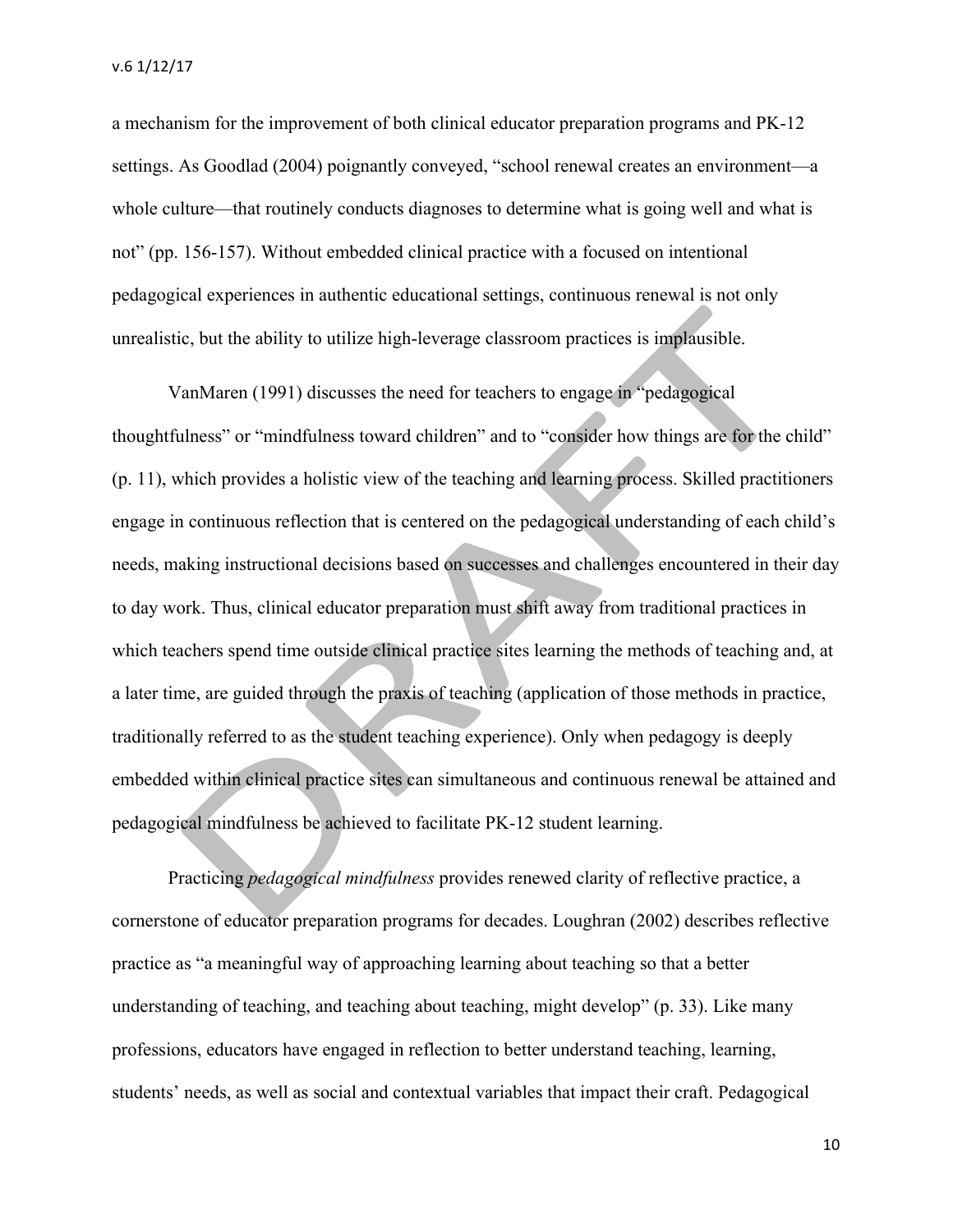mindfulness refines reflective practice with an emphasis on being mindful during the pedagogical moment of teaching, acting (or not) in the moment, and reflecting on the pedagogical action (VanMaren 1991). It is the "in the moment" praxis and reflective practice that provides the most meaningful professional teacher development.

The Professional Development School Model focuses on the same type of mindful pedagogical practices within clinical teacher preparation, through the use of observation, coaching, co-teaching, dialogue, and reflection on teaching. As illustrated above, these researchbased components best support teacher preparation and professional development within embedded clinical experiences. Through an active clinical practice process, mentor teachers work shoulder to shoulder with teachers in training, which results in a deeper understanding of teaching and learning for everyone involved in the clinical practice experience.

# **THE PARTNERSHIP PROCLAMATION**

**We assert that clinical partnerships are the foundation of highly-effective clinical practice.**

*Tenet # 1*: *Clinical partnership, as distinct from clinical practice, is the vehicle through which the vision of renewing teacher preparation through clinical practice is realized.*

*Tenet # 2: Effective clinical partnerships are gateways to developing reflective practice centered around preparing highly effective educators while simultaneously renewing teaching and learning in PK-12 classrooms.*

*Tenet # 3: Effective clinical partnerships allow for mutually beneficial outcomes for all stakeholder partners alongside a shared focus on improving success outcomes for PK-12 students.*

*Tenet # 4: There is a strong research base to support the benefits of clinical practice partnerships for both schools and teacher preparation programs, resulting in benefits for the improved preparation of teacher candidates and success of PK-12 students.*

Teacher preparation implemented within a clinical partnership establishes a firm

foundation of highly effective clinical practice. Implications of innovative, rigorous partnerships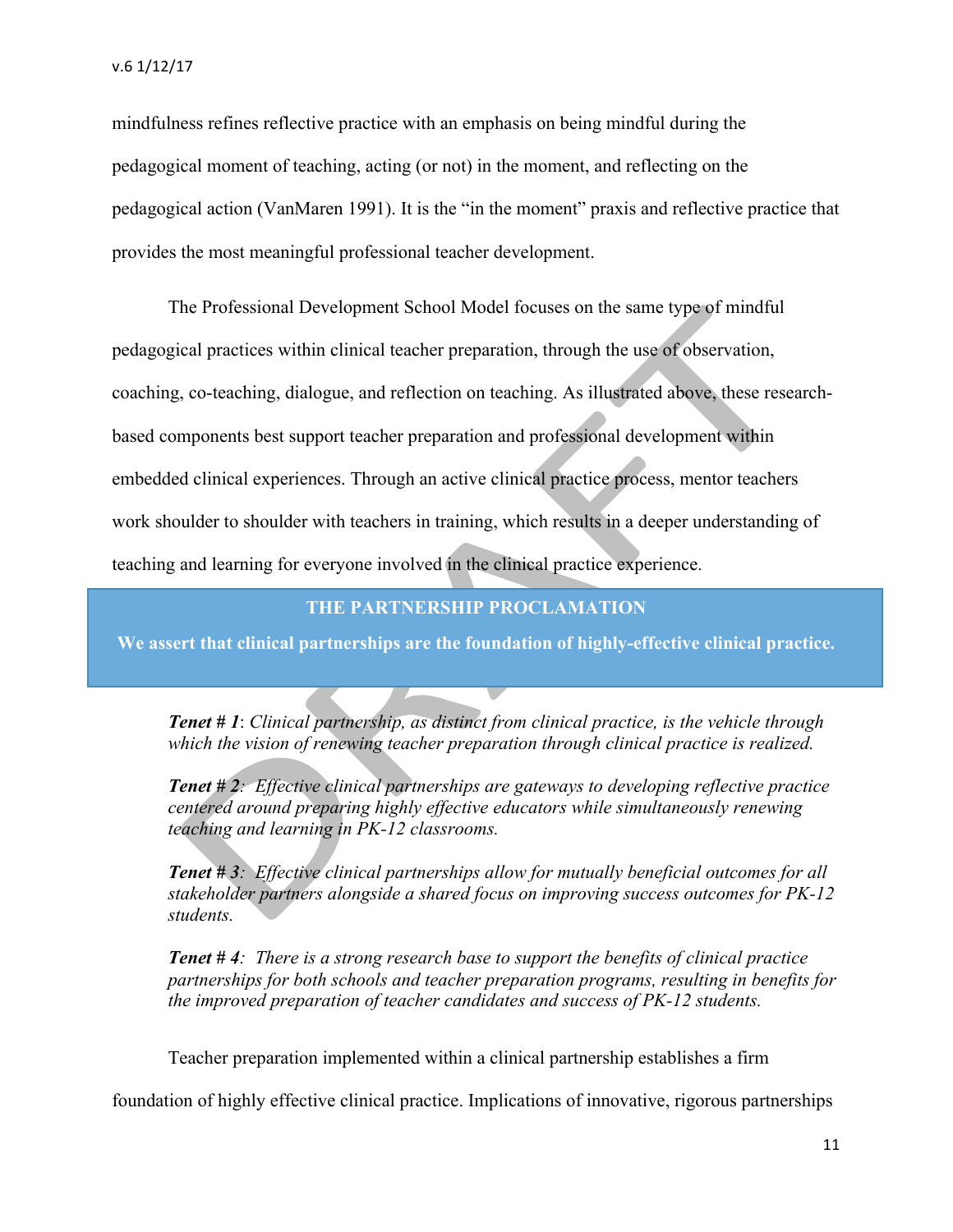v.6 1/12/17

are necessary for preparing high quality teacher candidates in an ever-changing educational society. An example of recognition for the significance placed upon clinical partnership can be found in the Council for the Accreditation of Educator Preparation's (CAEP) Standard for Accreditation. CAEP standard 2.0 calls for higher education providers to ensure that effective partnership and high quality clinical practice are central to preparation so that candidates develop the knowledge, skills, and dispositions necessary to demonstrate positive impact on all PK-12 learning. As demonstrated in this focus, and through the emphasis placed on clinical partnerships by exemplar teacher residency and PDS models, it is imperative that teacher preparation programs work to establish rich clinical experiences that weave together theory and application with the goal of preparing teachers for  $21<sup>st</sup>$  century classrooms.

Clinical partnerships must be developed with an understanding that both bold and mutually beneficial outcomes are to be the end result. This is an essential consideration as potential community partners are being vetted. PK-12 partners need to possess a mission that aligns with that of the teacher preparation program and includes a commitment to the collective development of rich clinical practices. Both the schools and the university the partnership that must serve as the central driving force for the advancement of clinical teacher preparation and educational renewal.

Clinical partnerships must be committed to ongoing research efforts in order to inform practice, improve the quality of teacher preparation programs, and offer evidence of successful outcomes in the ever-changing educational climate. Although continued research is needed, the benefits of clinical partnerships are already supported with a strong research base. One such example includes an empirical study of the PDS model in preparing teacher candidates as best practice (Snow, 2015). This evidence-based claims of their report included: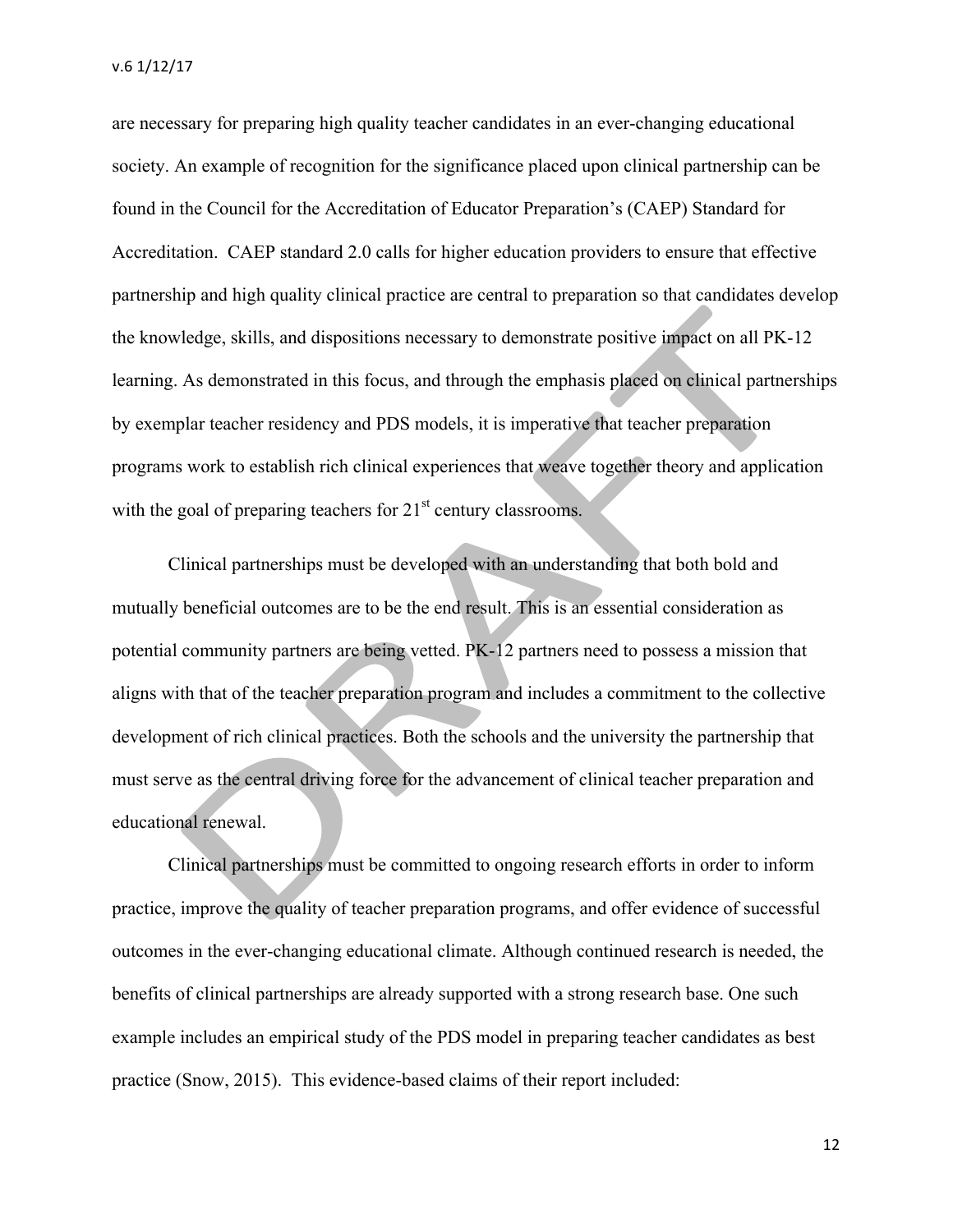- 1. PDS experiences encourage greater professional confidence in teaching candidates.
- 2. PDS experiences result in teaching candidates with more demonstrable teaching skills.
- 3. PDS experiences improve hose teachers' perceptions of themselves as professionals.
- 4. Candidates with PDS experience are better teachers.
- 5. PK-12 students demonstrate higher achievement through PDS experiences.
	- Additional claims that are still emerging and need more attention in the research are: a. PDS experiences encourage improved quality and/or frequency of formative
		- assessment for teaching candidates.
		- b. PDS experiences encourage improved quality of college/university courses.

Critical reflection is also important as it provides all stakeholders opportunities to think deeply, make connections, and challenge existing phenomenon in both the context of PK-12 classrooms and as it relates to curriculum and learning. Reflection on teaching is identified as one of six systematic and intentionally designed pedagogical routines used in clinical teacher preparation programs to support teacher candidate learning (Yendol-Hoppey & Franco, 2013). Reinforcing reflective practices is a core principle of the clinical partnership mission, in order to codify "a shared commitment to innovative and reflective practice by all participants" (NAPDS, 2008). To extend academic learning and allow for personal and societal learning to occur, reflection should be woven throughout clinical experiences and center around the preparation and practice of highly effective educators (Gibson et al., 2011).

#### **THE INFRASTRUCTURE PROCLAMATION**

**We assert that a sustainable and shared infrastructure is required for a successful clinical partnership.**

*Tenet # 1: Clear governance structures and sustainable funding models are key to establishing and maintaining successful clinical partnerships.*

*Tenet # 2: Individual teacher preparation programs and school districts have different needs and resources which must be at the focus of any and all governance structures and funding models so as to ensure the sustainability of the partnership.*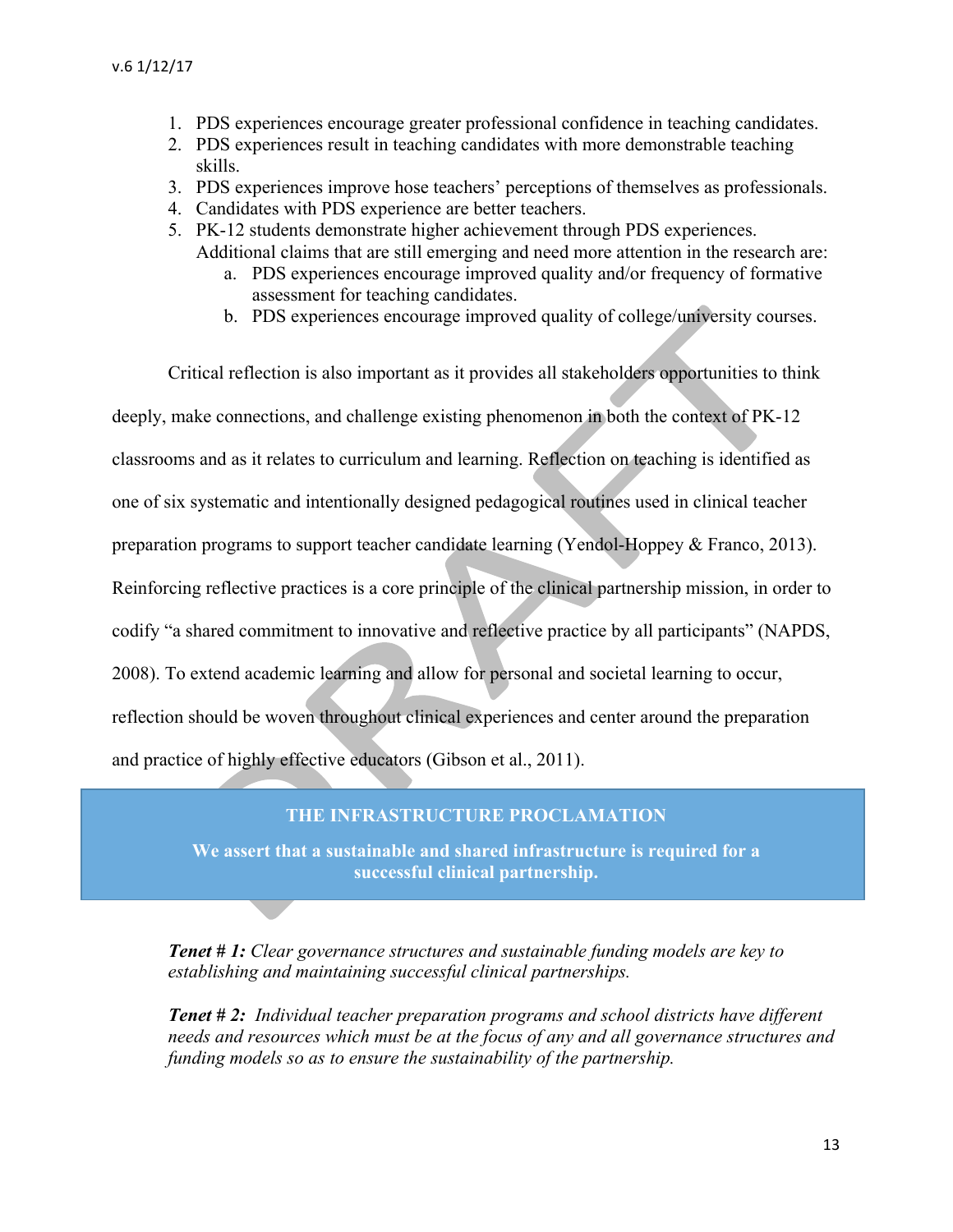*Tenet # 3: The roles and responsibilities of both the school and university partners must be clear and defined.*

Successful clinical partnerships ensure a sustainable and shared infrastructure. Stakeholders must develop a deep understanding of the local contextual variables and consider how those factors might shape a partnership. This may include an exploration of the resources, opportunities and challenges of the community where district PK-12 school(s) are located and a consideration of how higher education institutions and schools could best work with the community. Understanding these contextual variables is facilitated through "a school-university culture committed to the preparation of future educators that embraces their active engagement in the school community" (NAPDS Policy Statement, 2008).

The context for university and school interactions occurs in a "third space", at the intersection of school and university where practitioner and academic knowledge merges (Gutierrez, 2008; Aeichner, 2010). Within this third space, it is imperative that clear governance structures are created for providing direction and nurturing equity and inclusivity between institutions of higher education and school districts. While clinical partners may be accustomed to diverse governance structures, reconciliation of any differing expectations will lead to structures suitable to mutual goals and outcomes. The roles and responsibilities of both school and university partners must be clearly defined to ensure success.

Teacher preparation programs and school districts also have diverse needs and access to different funding sources. As such, a commitment to identifying, establishing, and sustaining funding and resources must be a shared commitment made by both entities and a truly collaborative partnership fosters the context necessary to address this commitment. For example, in one clinical partnership, a university lobbyist advocated for ongoing funding in the state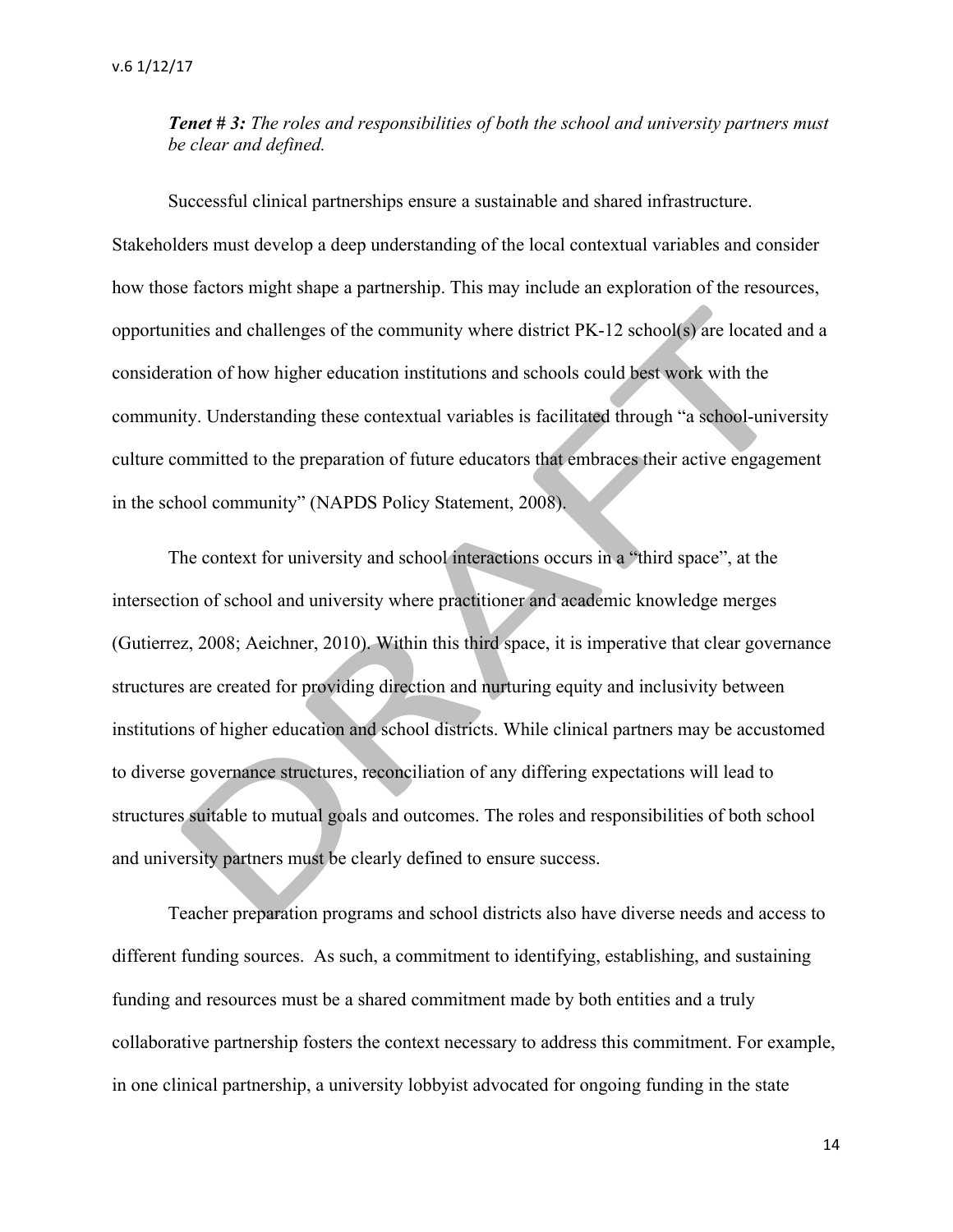legislative budget to provide ongoing financial resources for urban professional development

schools. The university buys out one-half of four teacher salaries in the school district yearly,

providing ongoing and shared financial support to four professional development schools.

#### **THE DEVELOPMENTAL PROCLAMATION**

**We assert that clinical partnerships are facilitated and supported through an understanding of the continuum of development and growth that typifies successful, mutually-beneficial collaborations.**

*Tenet* **#1:** *There are stages to establishing and growing clinical partnerships that can be identified and shared to assist schools and universities embarking on these relationships.*

*Tenet # 2: The process of establishing, maintaining, and growing partnerships is nonlinear and requires diligent commitment by all partners to working through the stages that typify a spiraling and evolving mutually beneficial relationship*.

*Tenet # 3: While there are common stages and actions identified with successful partnerships, each also possesses unique characteristics and requirements specific to its local context.*

*Tenet # 4: Ongoing assessment of partnership, including its effectiveness and impact, is necessary to ensure continued efficacy and sustainability.*

The development of clinical partnerships occurs in stages that can be identified and

shared to assist schools and universities embarking on these relationships:

Networking/Exploring, Establishing, Refining, and Extending. At first glance the stages appear

linear, but they should be viewed instead as recursive and boundary-spanning throughout the

lifetime of an evolving mutually-beneficial relationship.

In the *Networking/Exploring* and *Establishing* stages, all partners work together in a "third space" to identify their needs through close, open, and honest communication resulting in detailed implementation plans that identify key personnel, develop necessary policies and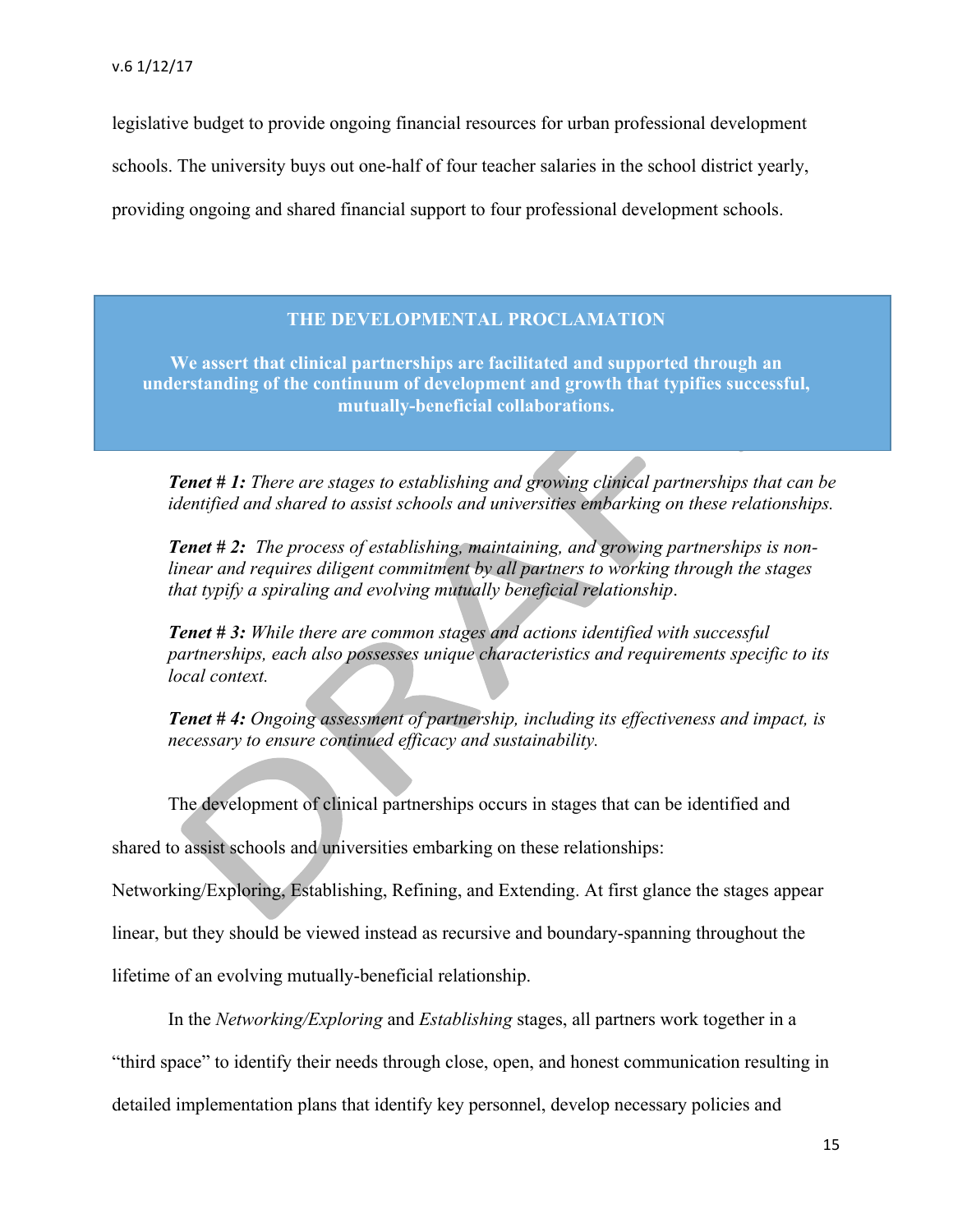procedures, and determine how resources will be shared. Once a clinical partnership is established and functioning, the partnership moves into the *Refining* and *Extending* phases during which all partners share responsibility for growing the partnership. Expectations for honest communication and meaningful collaboration are openly articulated, and data is collected and analyzed for the purpose of continuous improvement. As all partners contribute across the stages of a successful partnership the vocabulary shifts from "I" to "we."

Throughout all stages, all partners develop a deep understanding of the local contextual variables and how those variables shape the partnership. Ongoing assessment of the partnership's effectiveness and impact is also necessary to ensure continued efficacy and sustainability. As mentioned previously, for partnerships to thrive they must have clear governance structures and be able to rely on consistent locally-appropriate funding and policy support at all stages. However, should large-scale contextual changes occur, strong communication and collaboration are vital to the relationship building that will allow the partnership to persevere. Mature partnerships are not afraid of challenges and recognize the importance of celebrating accomplishments. Such partnerships are quick to address conflict and facilitate opportunities for problem solving so that solutions can be co-created.



## **Spiraling Continuum of Clinical Partnership Development and Growth:**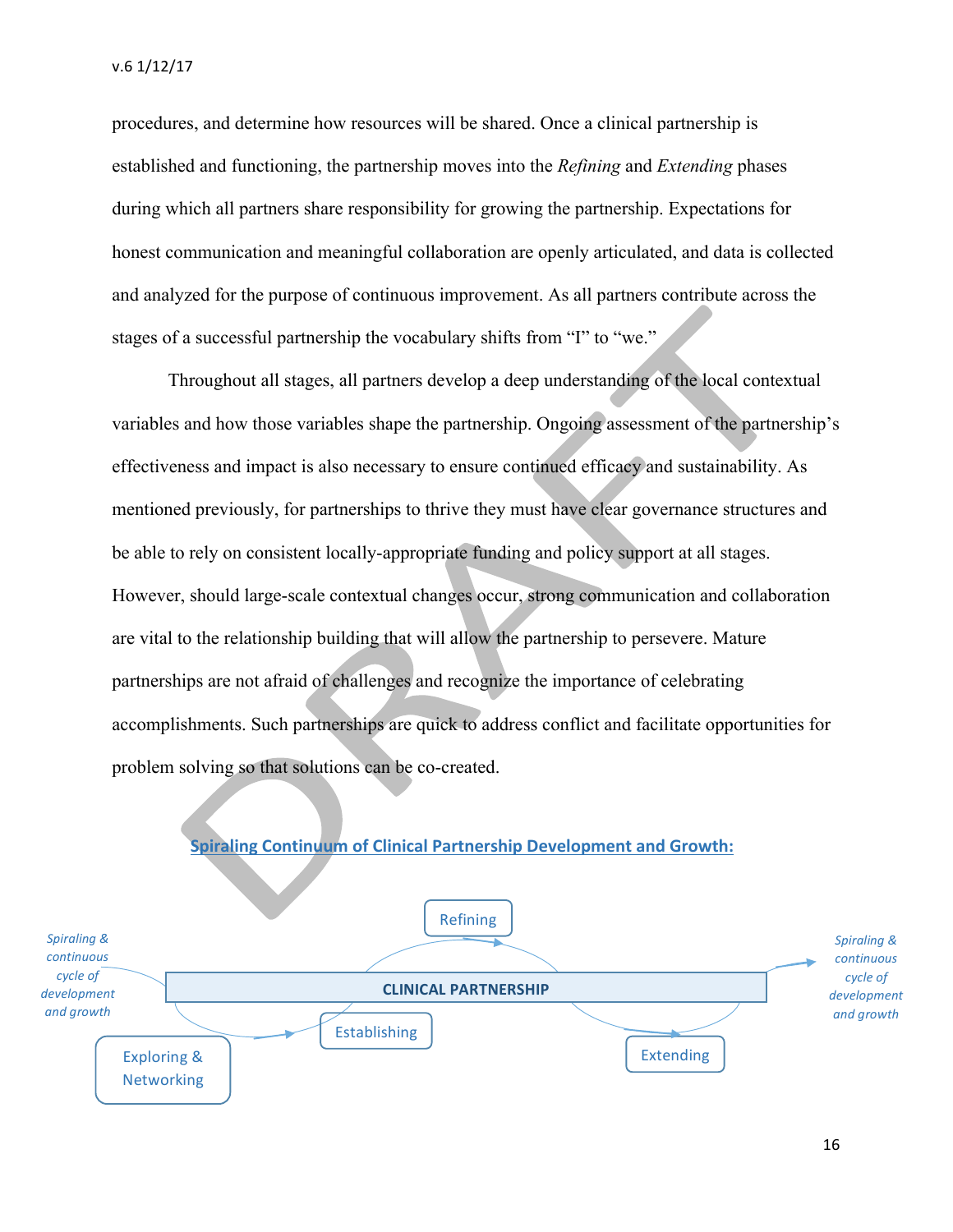#### **Supporting Conditions for Partnership Development and Growth**

- **1.** Clear governance structures & consistent and locally-appropriate funding and policy **support.**
- **2.** Productive communication, purposeful collaboration & boundary-spanning **relationships.**

#### **THE EMPOWERMENT PROCLAMATION**

**As emerging professionals, teacher candidates are essential contributors and collaborators within clinical programs and partnerships.**

*Tenet # 1: The needs and responsibilities of teacher candidates should be factored into curriculum and infrastructure development when establishing or growing clinical educator preparation practice and partnerships.*

*Tenet # 2: The progression of embedded teaching and learning preparation experiences, inherent to clinical practice, is essential to empowering teacher candidates to take active roles during their practicum experience as co-teachers in the classroom, as well as professionals within the school and larger community. These experiences promote profession-ready efficacy once candidates matriculate to the classroom.*

Teacher education curriculum is necessarily based upon the developmental, conceptual,

and experiential needs of the teacher candidates and should be shaped by local conditions and opportunities inherent in the clinical education partnership sites, not the other way around. Historically, clinical educator programs have sought clinical placements which conformed to the curricular components of a particular course-a practice which often resulted in great frustration for everyone involved. Communication between the UBTE and the SBTE has too often been limited to hasty exchanges in the hallway and too often the SBTE has been asked to do most of the accommodating and flexing. A clinical partnership allows all participants to communicate clearly and to plan together regularly to ensure that both the PK-12 learners' and the teacher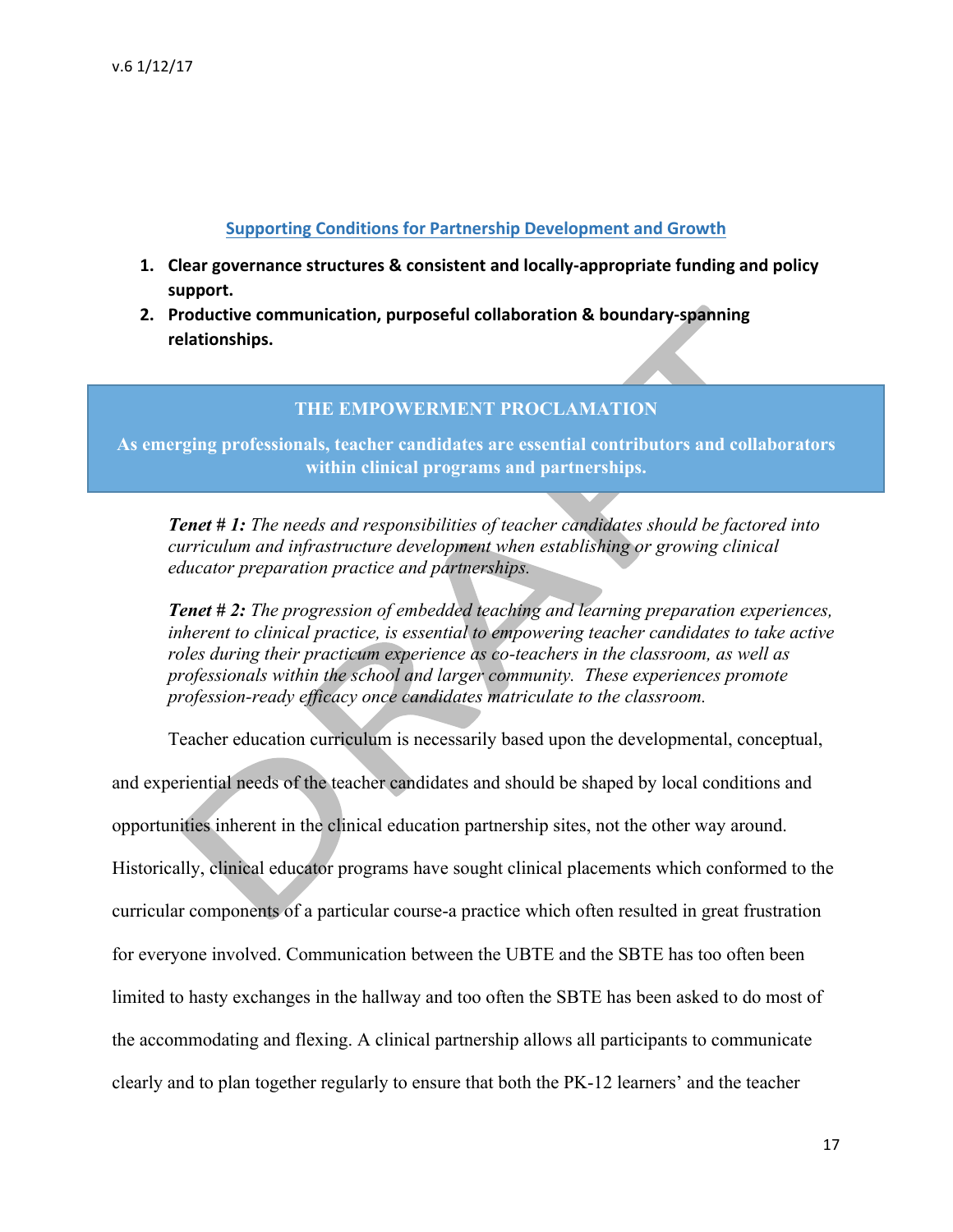candidates' needs are met. In addition, this approach allows customization of the learning experience for the teacher candidates who are just as deserving of culturally and developmentally responsive teaching and differentiation as are the PK-12 students.

This embedded teaching and learning practice allows the teacher candidate to be an active, rather than passive, participant in their own development and to experience first-hand the collaborative process in action between the UBTE and the SBTE. Just as all PK-12 students are not at the same developmental readiness level, each teacher candidate is uniquely poised to make specific contributions in the classroom and deserves thoughtful differentiation of the experiences and opportunities offered in each classroom. For example, teacher candidate "A" might bring rich experiences gained through four years of directing a summer program for children with special needs, whereas candidate "B" might have advanced knowledge of physics through an internship with NASA, but have little first-hand experience working directly with adolescent learners. Each candidate has much to contribute, but each needs different supports, approaches and opportunities for deepening their skills. This differentiation is only possible when the UBTE and the SBTE meet with the teacher candidate regularly to assess readiness and next steps within a committed and on-going partnership of trust and mutual respect for all participants.

#### **THE MUTUAL BENEFIT PROCLAMATION**

**We assert that boundary-spanners, School-Based Teacher Educators (SBTE) and University-Based Teacher Educators (UBTE) play necessary, vital, and synergistic roles in clinical educator preparation.**

*Tenet # 1: SBTEs and UBTEs must be highly qualified professionals, and in turn be openly valued for their expertise as demonstrated through acknowledgement and support for their roles in preparing future teachers.*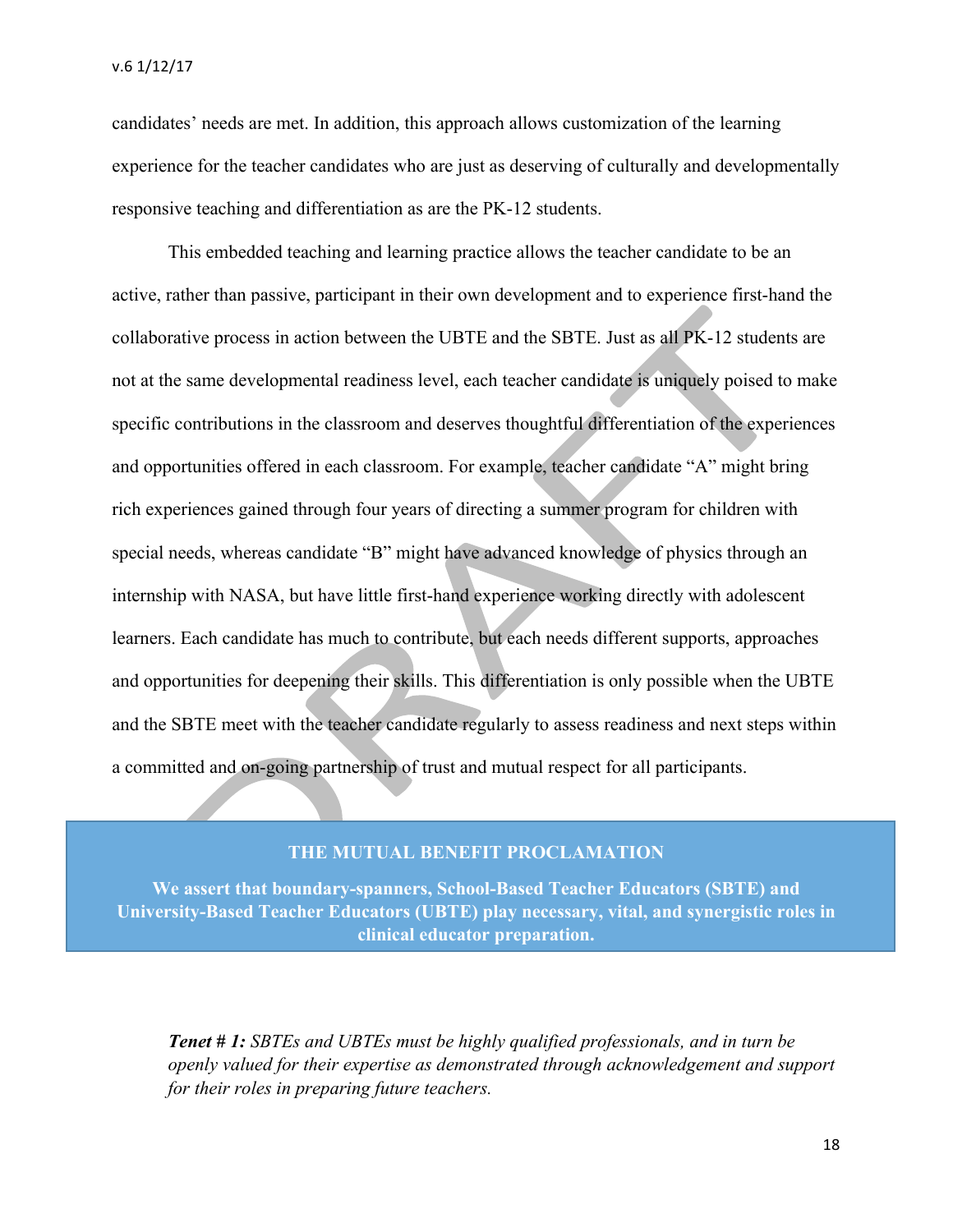*Tenet # 2: SBTEs and UBTEs have a joint responsibility to foster teacher candidates in order to develop the dispositional characteristics necessary to be successful educators.*

*Tenet # 3: SBTEs and UBTEs need to re-conceptualize their roles as teacher educators, with SBTEs reflecting on how to effectively model best teaching practice and engage candidates as co-teachers in the classroom and UBTEs revisioning coursework to integrate candidate learning into school-based teaching experiences.* 

*Tenet # 4: The clinical coaching of candidates is a vital and intensive endeavor that requires strategic and coordinated support. The evaluation of teacher candidates must be a shared responsibility between all teacher educators, involving regular and purposeful communication and meaningful, coordinated feedback about candidate progress.* 

*Tenet # 5: Both SBTEs and UBTEs must participate in ongoing professional development about best practices in teacher education (i.e. high leverage teaching practices).* 

Teacher education programs must embrace a clinical model of teacher preparation where the responsibility for teacher learning and development across the career is shared by university, school, and community stakeholders (e.g., AACTE, 2012; Blue Ribbon Panel, 2010; Bryk, Gomez, & Grunow, 2011; CAEP, 2016; Grossman, Hammerness & McDonald, 2009). To realize these mutual aims, UBTEs and SBTEs will need to sit across the table from one another and engage in open, honest, and occasionally difficult conversation. This work cannot happen if we remain in our separate silos; rather, universities and schools will need to proceed in a true spirit of collaboration (Koppich, Prince, Guthrie, & Schuermann, 2009). The establishment of these communication channels is especially true after implementation, as the task of refining and extending clinical partnerships demands the full commitment and active involvement of both teacher education programs and PK-12 school districts (Darling-Hammond, 2014).

The implementation of a clinical practice model requires a shift in how we define teacher educator roles and the consideration of third spaces, where practitioner and academic knowledge is integrated in a way that better supports teacher candidates' growth (Ipkeze et al., 2012; Williams, 2014; Zeichner, 2010). Such third spaces require teaching professionals to engage in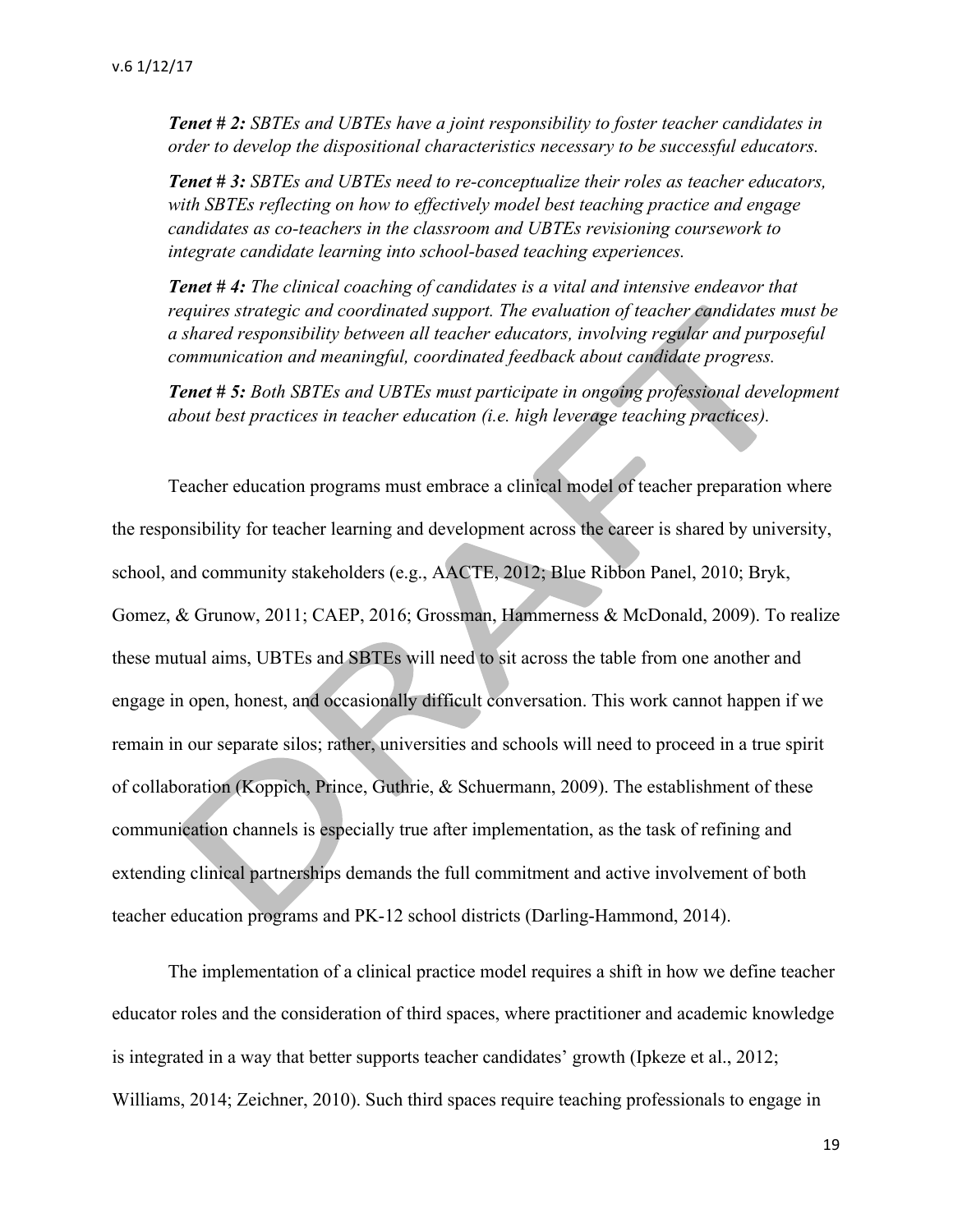"boundary-spanning, positions in which their work as teacher educators takes place both on university campuses as well as in [PK-12] school classrooms" (Ikpeze et al., 2012, p. 276).

Working in these third spaces flattens the hierarchy between university and PK-12 instructors. It is our conviction that UBTEs and SBTEs must "have a foot in both worlds," as the old saying goes. Each must understand the opportunities and demands inherent in both the PK-12 setting as well as in the teacher education setting at the university. Gone are the days of the university "expert" appearing from time to time at the PK-12 school to impose the curricular need of a teacher education course upon school-based teachers with little regard for what is happening in the school. This approach includes creating hybrid roles for PK-12 teachers who work in the teacher preparation program.

The intent of a clinical practice model is to more intentionally connect coursework and fieldwork so that teacher candidates can experience, with support, the interplay between coursework and practice. This intentional connection encourages UBTEs to plan course tasks that have been co-created with SBTEs, and that are then completed during the clinical experience. When SBTEs and UBTEs plan together, co-teaching in both settings is a natural extension of this relationship and serves as a potent model of professional practice for teacher candidates. Teacher candidates thus become active participants alongside SBTEs and UBTEs as together they mutually support one another in applying pedagogical theories and high impact approaches in classrooms to address issues of PK-12 student engagement, teachers' classroom management skills, teachers' facilitation of discussions, differentiation of instruction, and authentic assessment of learning as everyone seeks to deepen their understandings and to hone their practice.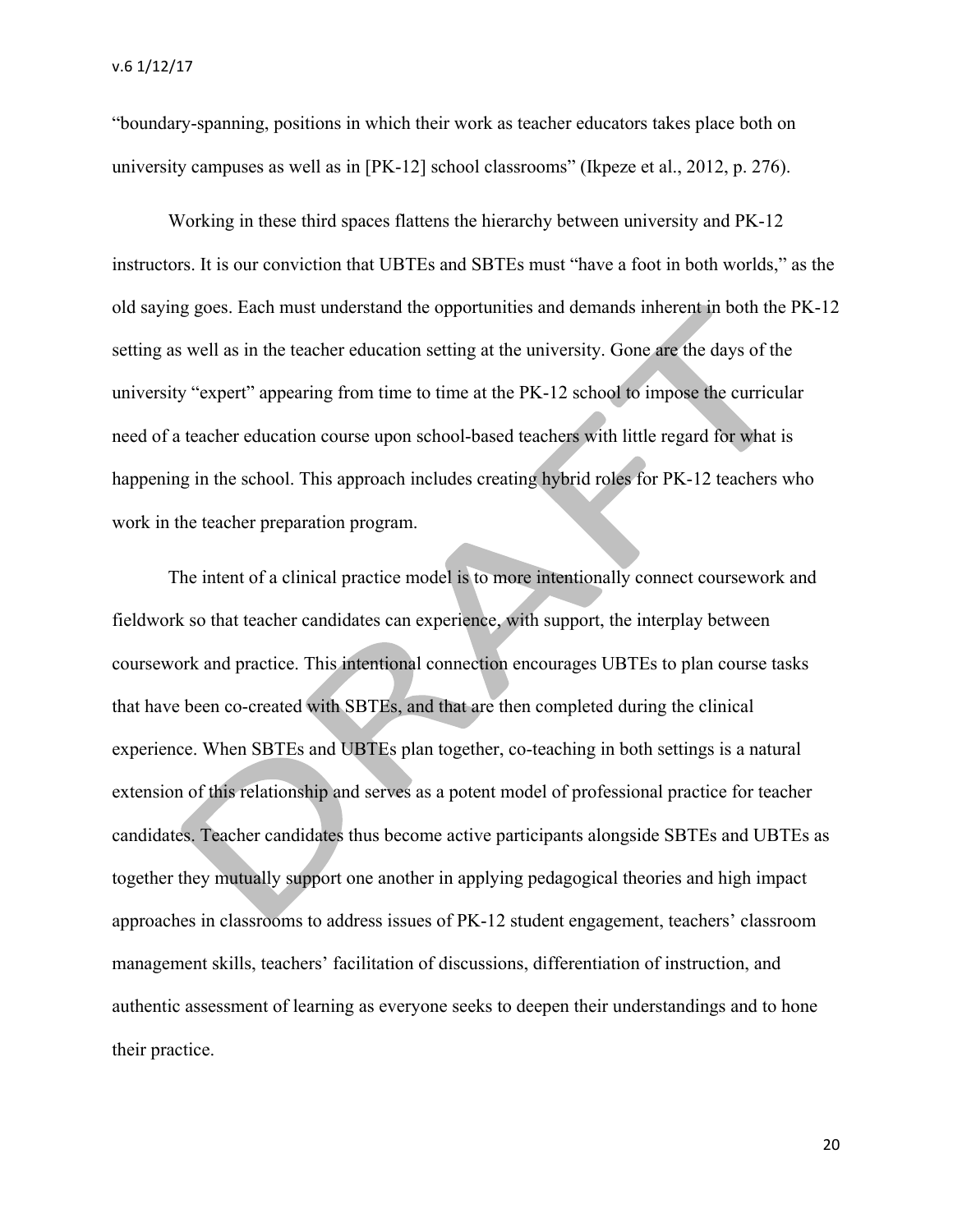Clinical practice models begin with the learning needs of the PK-12 students. The experiences designed for teacher candidates pay specific attention to the needs of the instructional context. This approach requires working from the inside out and requires transforming the way both SBTEs and UBTEs plan curriculum and instruction. Clinical practice requires a shift beyond discussion of course content and sequence to re-conceptualizing curricula. Embedded in clinical practice is the assumption that teacher candidates will learn to teach within a complex and dynamic classroom environment by developing a reflective practice and the dispositions of a professional teacher. These clinical structures point to the importance of not only focusing on how long teacher candidates learn in the field, but also on what happens in the field and to the importance of building professional knowledge, performance, and practice within the PK-12 classroom and school.

SBTEs and UBTEs are experienced, properly credentialed, highly educated professionals who have a mutual respect and appreciation for each other's roles and responsibilities in preparing future educators. They work collegially to ensure PK-12 students are provided with high quality educational opportunities that are enhanced and strengthened by this SBTE and UBTE collaboration. While SBTEs and UBTEs share common goals and work closely, their roles and responsibilities are distinct, yet complementary. SBTEs assume coaching and partnership responsibilities in addition to their responsibilities for PK-12 student learning. Mentoring of teacher candidates is non-evaluative and includes such practices as focused observations, coaching, co-teaching, direct dialogue, inquiry, and reflections on teaching. UBTEs, who include clinical supervisors, clinical educators, clinical faculty member, and professional development school liaisons, are responsible for evaluation, coaching, methods instruction, and partnership support.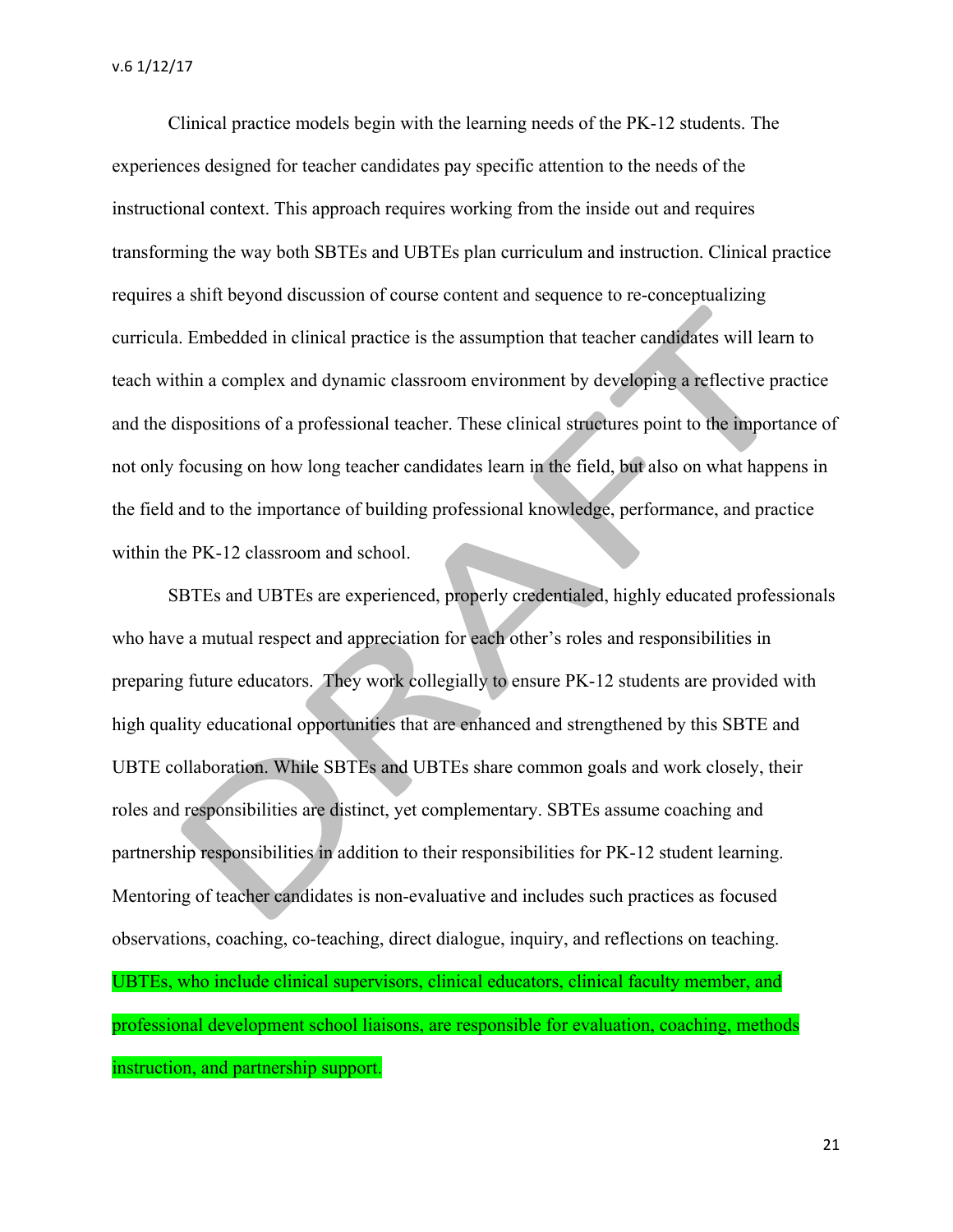In clinical practice, the activities of the SBTEs and UBTEs are coherently integrated which requires conceptualizing the idea of what is considered pedagogy within institutions of higher education. Within teacher candidate preparation, UBTEs assume expanded and multiple responsibilities within, and often across, instructional activities in the PK-12 classroom. Through formal professional development offerings and informal opportunities in PK-12 classrooms, UBTEs can provide guidance to teacher candidates in classroom management, assessment and engaging lesson development throughout their clinical experiences (Henning, Gut, & Beam, 2015). Similarly, SBTEs can provide equally valuable insights to UBTEs and candidates by keeping everyone aware of the current PK-12 school culture and climate. This awareness then results in UBTEs better assisting candidates to better reflect on school based experiences and how those experiences link to educational theory embedded in the teacher education curriculum and in coursework.

Hollins (2011) identifies a set of "epistemic practices" consisting of focused inquiry, directed observation, and guided practice that can be used by SBTEs and UBTEs to develop teacher candidate professional knowledge. These practices engage teacher candidates, help them recognize the uncertainty associated with teaching and learning, and shape their professional habits and dispositions (Shulman, 2005a, 2005b). Shulman (2005a, 2005b), referring to these practices as the signature pedagogy of teacher education, describes the importance of researching these practices:

Although signature pedagogy seems remarkably stable at any one point in time, they are always subject to change, as conditions in the practice of the profession itself and in the institutions that provide professional service or care undergo larger societal change. (p. 5)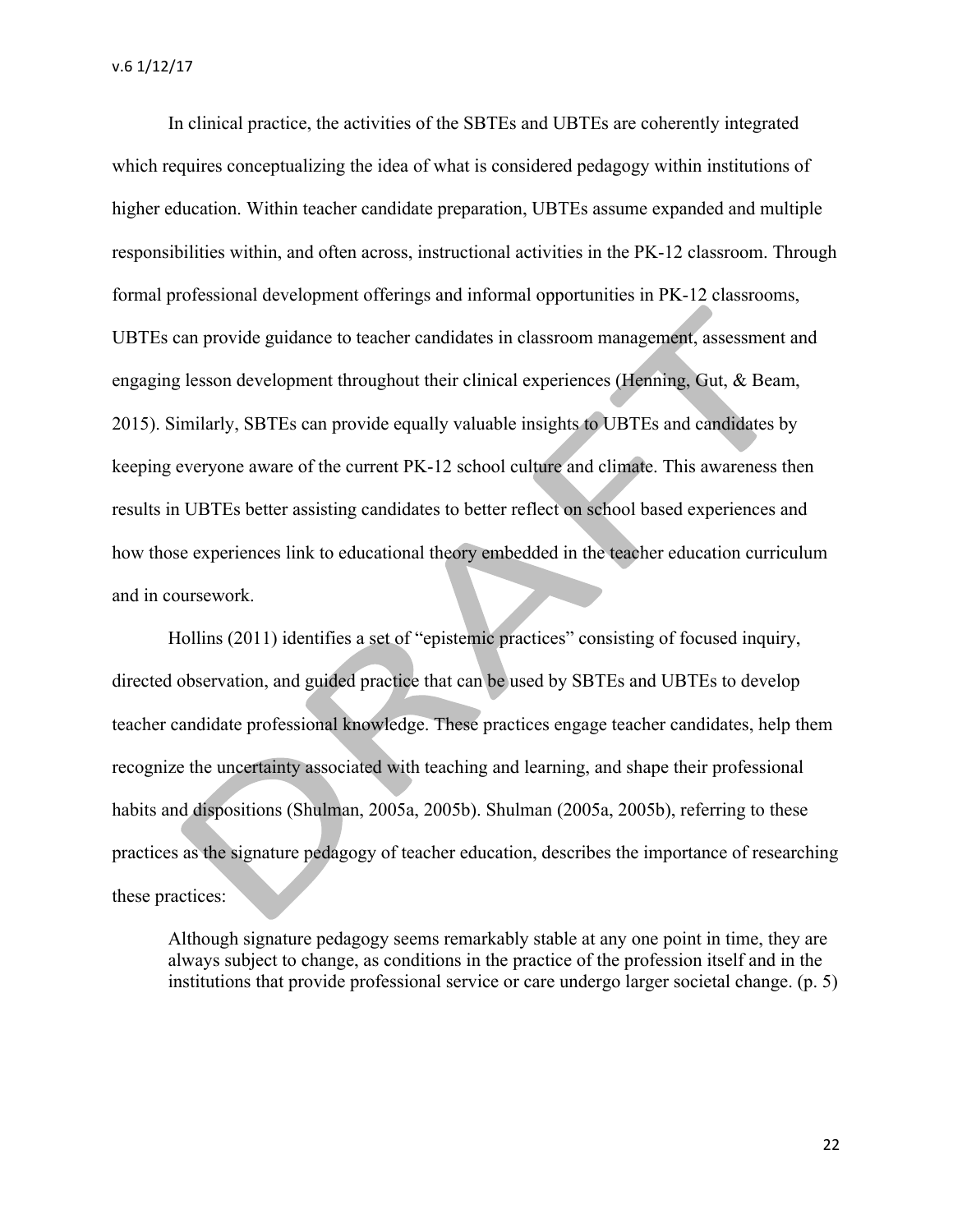In addition, Grossman, Compton, Igra, Ronfeldt, Shahan, and Williamson (2009) reconceptualized teacher education into three pedagogical categories: representations, decompositions, and approximations of practice:

*Representations of practice* comprise the different ways that practice is represented in professional education and what these various representations make visible to novices. *Decomposition of practice* involves breaking down practice into its constituent parts for the purposes of teaching and learning. *Approximations of practice* refer to opportunities to engage in practices that are more or less proximal to the practices of a profession. (pp. 2055-2056).

By intentionally following a communication plan throughout each semester between SBTEs and UBTEs who are teaching methods courses, course readings and assessments can be developed to align more closely with the current classroom curriculum and practice. This intentional planning also provides a vehicle to expand relationships, encourage reflection and provide increased opportunities to make connections between theory and classroom practice (Stanulis, 1995), while modeling effective pedagogical practice.

Collaboration between school communities and the university faculty also presents rich potential for joint professional development and grant collaboration that provides benefits to all parties. Also, having the opportunity to work closely with schools may lead to opportunities to investigate potential challenges within the schools and how the school and university communities might work together to address the identified needs (Shroyer et al., 2007) through mutually beneficial practices such as learning from teacher action research and joint scholarly inquiry.

#### **THE COMMON LANGUAGE PROCLAMATION**

**We assert that coalescing the language of teacher preparation and teaching around a common lexicon will facilitate a shared understanding of and reference to the roles, responsibilities, and experiences essential to high-quality clinical educator preparation practice and partnership across local contexts and varying levels of stakeholder engagement.**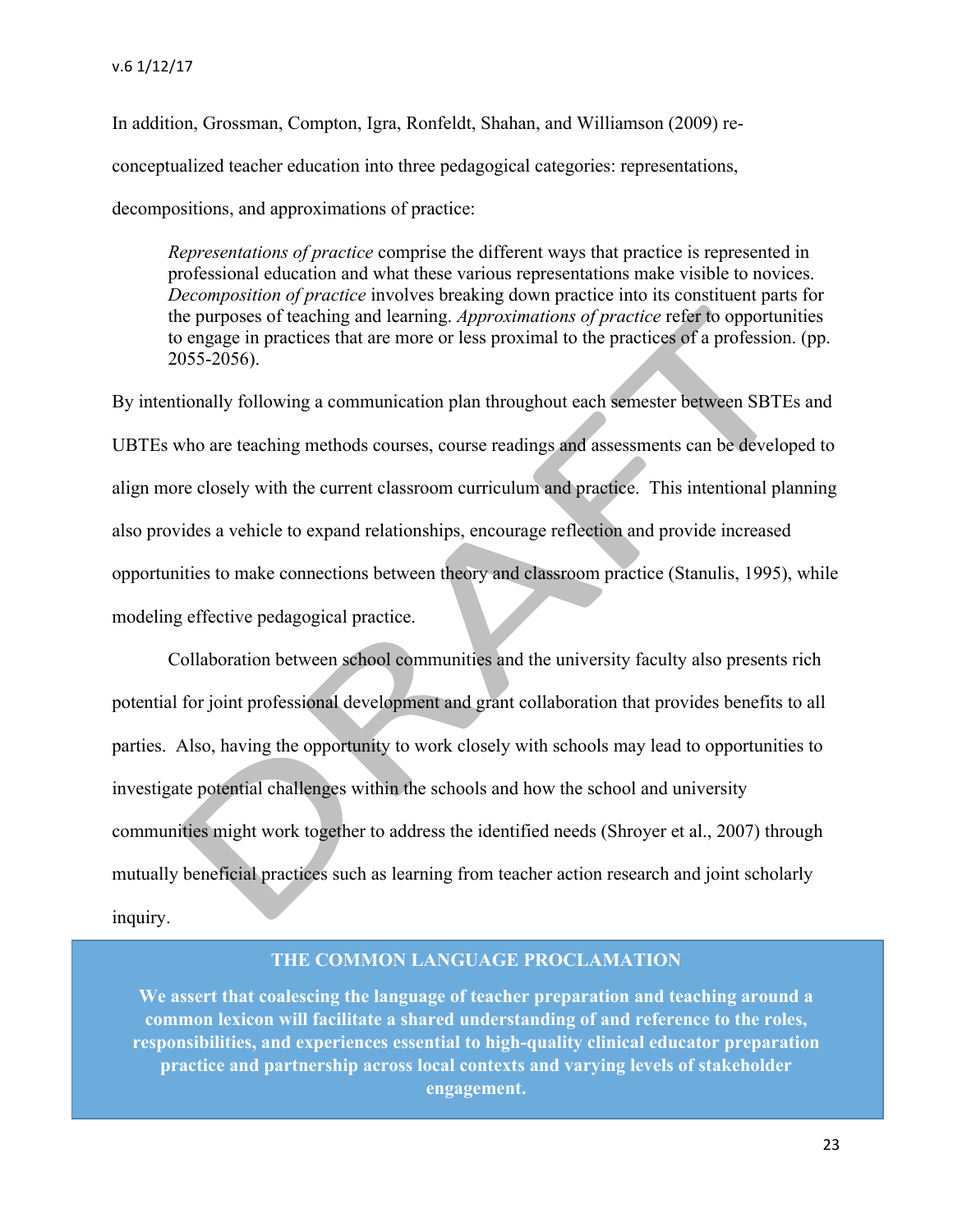*Tenet # 1: Implementing a common lexicon for clinical educator preparation facilitates consistency in the preparation, support, and induction of new and aspiring educators, as*  well as an understanding of the shared PK-24 responsibility for preparing future *educators that is inherent and vital to effective clinical practice.*

*Tenet # 2: The application of a shared lexicon will provide a common language through which the expectations, roles, and responsibilities within clinical partnerships can be consistently articulated and understood.*

*Tenet # 3: Consistent use of a shared lexicon by all educators will serve as a linkage to establishing a more unified profession, as well as to provide a language that will enable external stakeholders to more consistently understand the aspirations and real-world practice of the teaching profession within the contexts of policy development, funding, and evaluation.*

Adoption of a common lexicon (vocabulary or language of a common body of

knowledge) is imperative to unite and elevate the education profession. Too often, disparate and locally distinct terminology related to educator preparation makes it difficult for multiple stakeholder groups to communicate effectively about the profession. A common lexicon will help facilitate uniformity and stability in the way future educators are prepared, supported, and inducted into the profession by providing a common language in which communication can be clearly articulated and consistently understood.

Until a shared lexicon is adopted, the profession will remain disconnected making policy development, funding, and program evaluation autonomous processes instead of working toward a common goal that establishes a more unified profession. Once all stakeholders can consistently understand the language of the profession, they will better grasp and appreciate the attributes of clinical teacher preparation and clinical practice in which expectations, roles, and responsibilities within clinical partnerships are coherent and embraced by the field.

**THE EXPERTISE PROCLAMATION**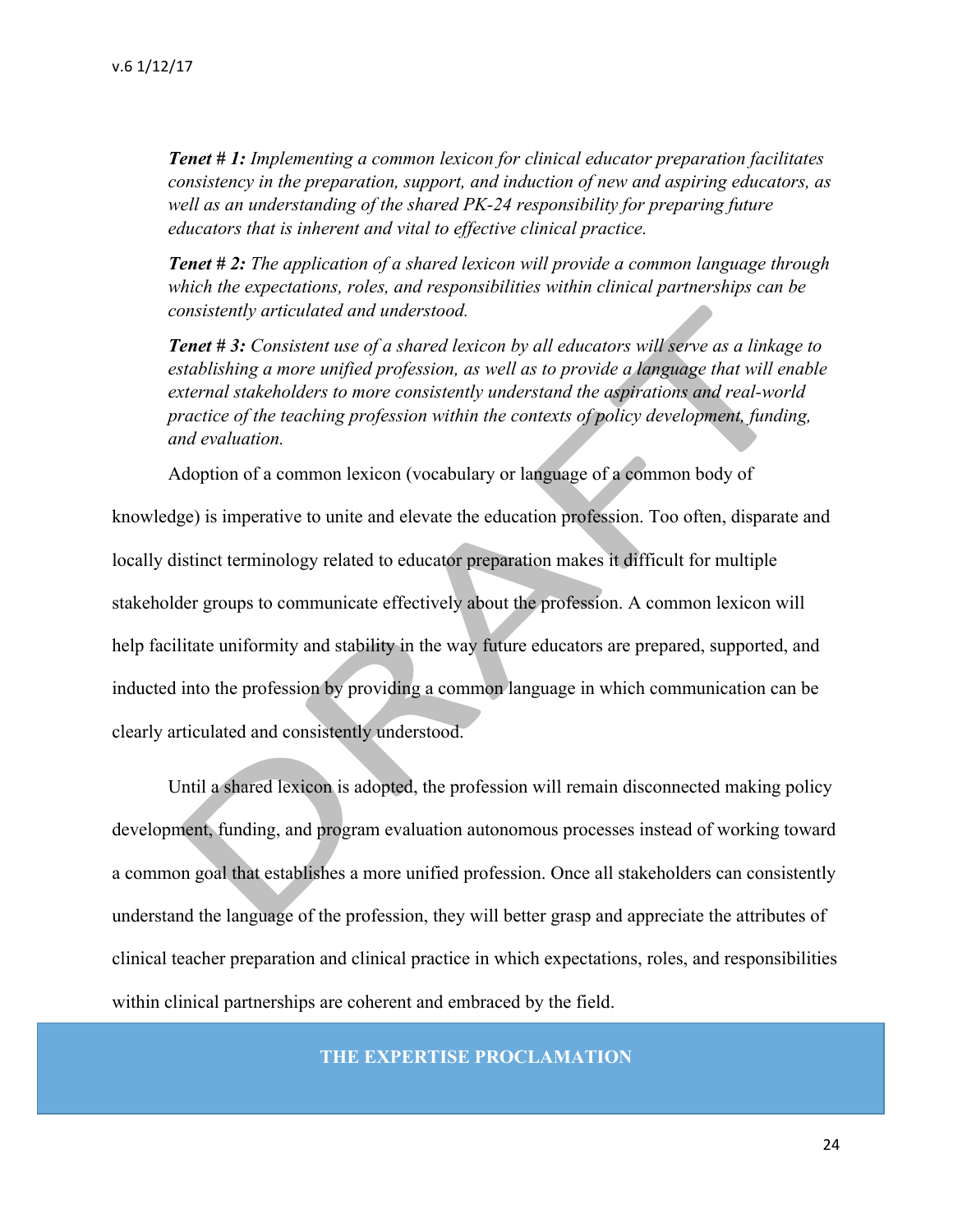*Tenet # 1: While external stakeholders play a role in the development of policies and regulations that define guidelines, requirements, and processes for professional licensure, PK-24 educators must take the lead to guide, shape, and define the renewal of their profession.*

*Tenet # 2: Teacher educators, defined as all professional educators engaged in the preparation of future educators, must share responsibility for preparing and supporting aspiring and future educators to enter the profession.*

*Tenet # 3: With the knowledge that improving educator preparation is critical component in improving PK-12 student outcomes, external stakeholders and policymakers are vital and necessary allies in advancing clinical practice through the creation, support, and assurance of conditions that will secure sustainable resources and pathways for the longterm development of high-quality and effective clinical educator preparation programs and partnerships.*

*Tenet #4: The establishment of sustainable funding models are a pre-requisite for sustainable clinical practice. Therefore, as with other professions, support for efficacious models of embedded preparation, including paid residencies and internships, must be provided through dedicated and continuous streams of funding at the state and/or local level.*

*Tenet # 5: Local level policies in schools and universities must recognize and support the vital role that SBTEs and UBTEs play in preparing the next generation of educators through tenure, promotion and compensation policies.*

As mentioned prior, teaching requires expert knowledge and skills that are grounded in theory and practice and are developed over time. Yet, a shared understanding of what constitutes a high quality clinical teacher preparation program varies by institution and even program. Unlike other recognized professions—such as medicine, engineering, and nursing teaching is eternally gripped by an evolution of our notions of quality that seems to begin anew with each school year and every Congressional session. The characteristics of our profession are therefore in continual process<sup>1</sup>. However, educators are the experts in the field and are charged to utilize their expertise to create future teachers.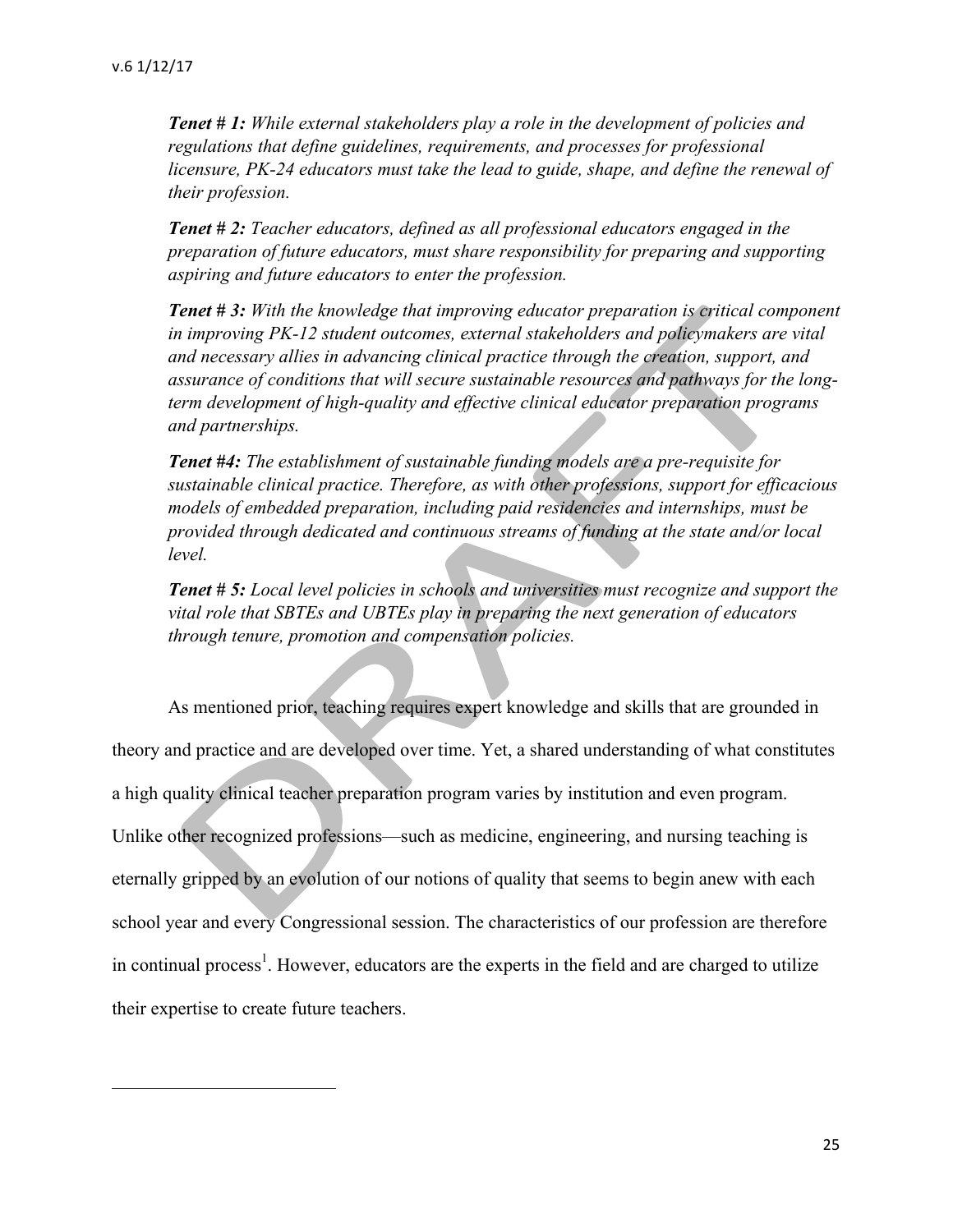Yet, in both the current and historical climates, teachers have stepped aside deferring to outsiders to lead*.* This has led to the irrational assumption that teachers, in the traditional definition of the term, are meant to, and only have the skills to, instruct and guide those in PK-12. This is archaic and harmful to the profession. However, these thoughts are shared by those both outside and inside of the profession. Practitioners are the experts; they experience daily what traditional classrooms can't teach and need to step up and lead candidates to the skills that can't be acquired via a text book, but through real life classroom experiences mentored by a specialist. Clinically rich practice builds better candidates and the clinical model requires candidates to spend more time in the PK-12 schools. Thus, SBTEs and UBTEs need to be more invested in candidates than in traditional models and accept the notion that they are no longer "just teachers" but leaders to those new to the field.

However, SBTEs and UBTEs educators should not pursue this alone. It is our obligation to teach those who are not engaged in our profession and share with them what needs to be done as we seek a high-quality education for every child. Collaboration with key stakeholders is vital to develop a unified professional continuum that provides resources and embedded learning experiences to recruit, retain, and support the development and demonstration of professional competencies to cultivate leadership and mastery of practice for all teachers.

External stakeholders and vital to one of the key factors influencing the endurance and scalability of clinical educator preparation: the availability of resources from a dedicated and/or sustainable resources. In the medical profession, resources to support preparation of future physicians are provided through Federal and state funding models to teaching hospitals through Medicaid Supplemental Hospital Funding Programs that provide for financial exemptions, add-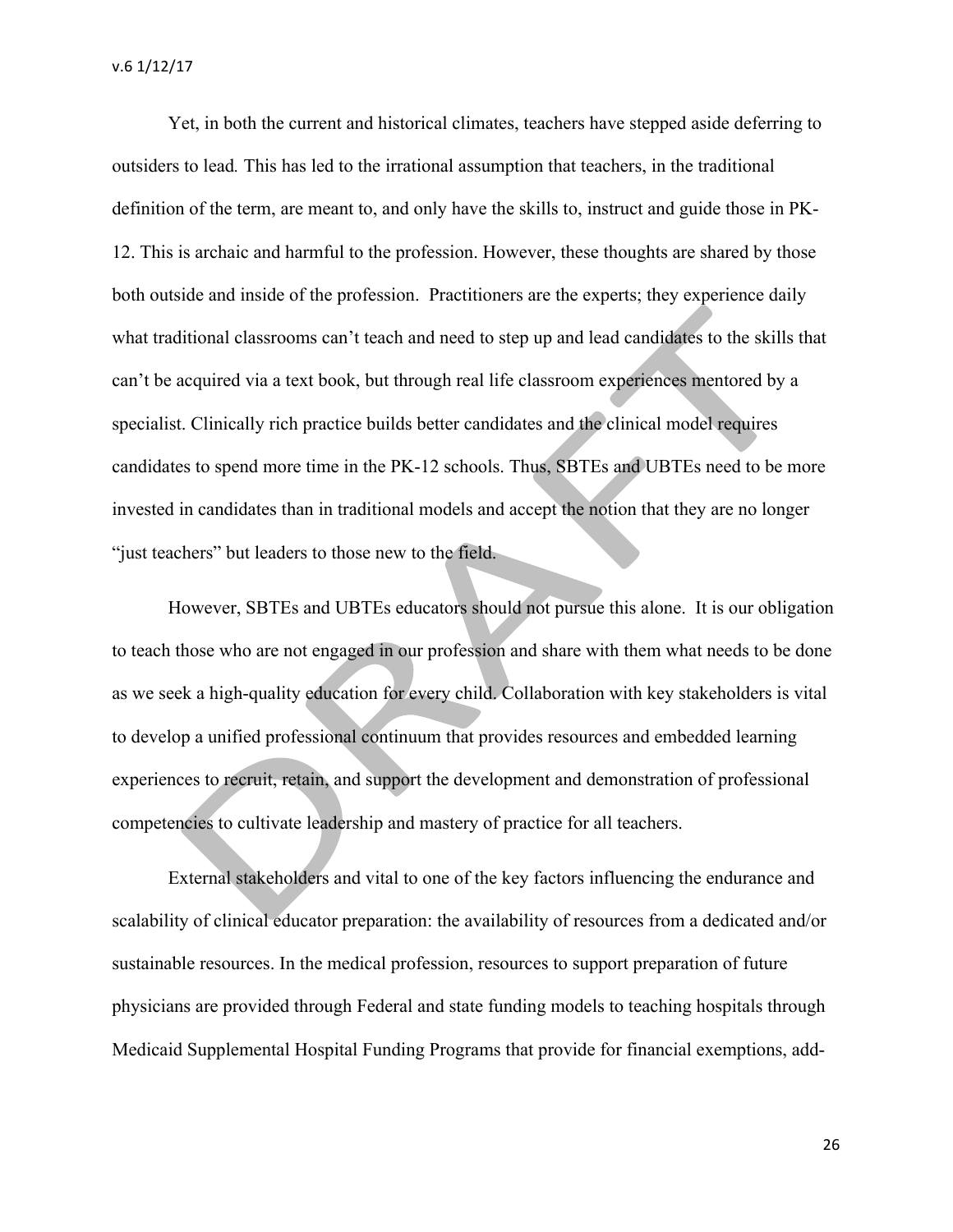on charges and buy-backs<sup>2</sup> to support teaching through the clinical medical model. As clinical preparation results in a system of education where all teachers are highly effective, the Bank Street College 2016 report *For the Public Good: Quality Preparation for Every Teacher* posits that residency models should be the norm in teacher preparation, and as such, should be supported as a public good<sup>3</sup>. As such, sustainable funding models are defined as:

- Non-political, with money streams that will withstand leadership changes;
- Public, not reliant on philanthropy or individual funding; and
- Adequate, providing supports for candidates to fully engage their learning experiences.

One would be hard-pressed to identify any occupation where prospective employees are expected to spend a minimum of a year offering their unpaid efforts as a condition for potential—not even guaranteed—employment. One would also find it nearly impossible to find a profession—one requiring an advanced degree and a specialized license—where apprentices are simultaneously required to pay for their training, again with the only benefit being the provision of the equivalent of an entry ticket into the field, rather than an offer of a contracted position. The very reasonable outcome of this model—what is in operation in the vast majority of teacher educational programs around the United States—is that, at best, entry to the teaching profession is delimited by one's ability and/or willingness to make these financial sacrifices. While ours is a capitalist nation, education is a human and humane endeavor; financial profits have no place in public schooling.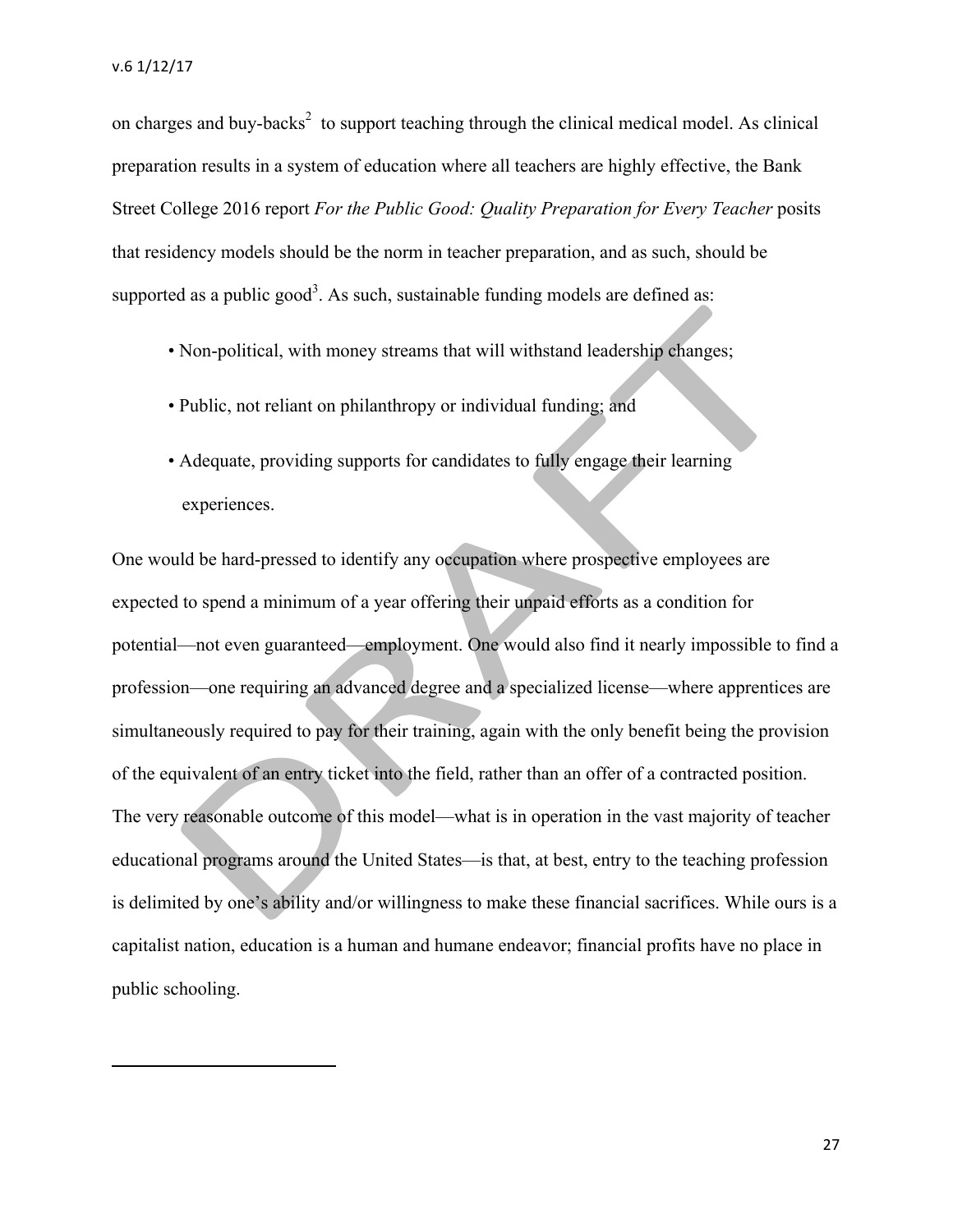Even with sustainable funding, there are other barriers that must be addressed. Nationally teaching has been publically criticized alluding to the view that teaching is not seen as a valued profession in comparison to other fields. Unfortunately, the producers of teachers, institutions of higher education (IHE), may be aiding this negative and unprofessional perception without even realizing it. Often it is the faculty, staff and educators that participate in teacher education clinical practice that are not treated equally to their instructional peers. Professionalism of the field of teaching requires commitment from all constituents involved. This includes the producers and consumers of teachers; institutions of higher education and PK-12 schools. Higher education leaders need to take the first steps towards professionalizing teaching and changing both the campus and national cultures. IHE's need to recognize that teacher education as a unit for professional career preparation, and accordingly, will need to recognize the unique policy contexts necessary to advance efficacious clinical practice.

Tenure and promotion is an important aspect of a career in academia. The process aims to recognize and reward faculty and staff for their contributions to their field, students and institutions. Yet sometimes the important work of clinical faculty and staff is marginalized or even ignored in the tenure process making clinical work appear unattractive or not as valued as traditional academic activities. Institutions of higher education need to recognize that faculty and staff involved in clinical preparation play an extremely important role to the success of teacher candidates, PK-12 students and the entities they represent. As such, tenure and promotion policies need to reflect their value and not punish them for choosing a clinical career path. The difference between tenure and non-tenure track can be shockingly desperate. Job security, retirement, health insurance and other important factors can differ from a tenure and a NTT position depending on the institution. Clinical positons are valuable and classifying those as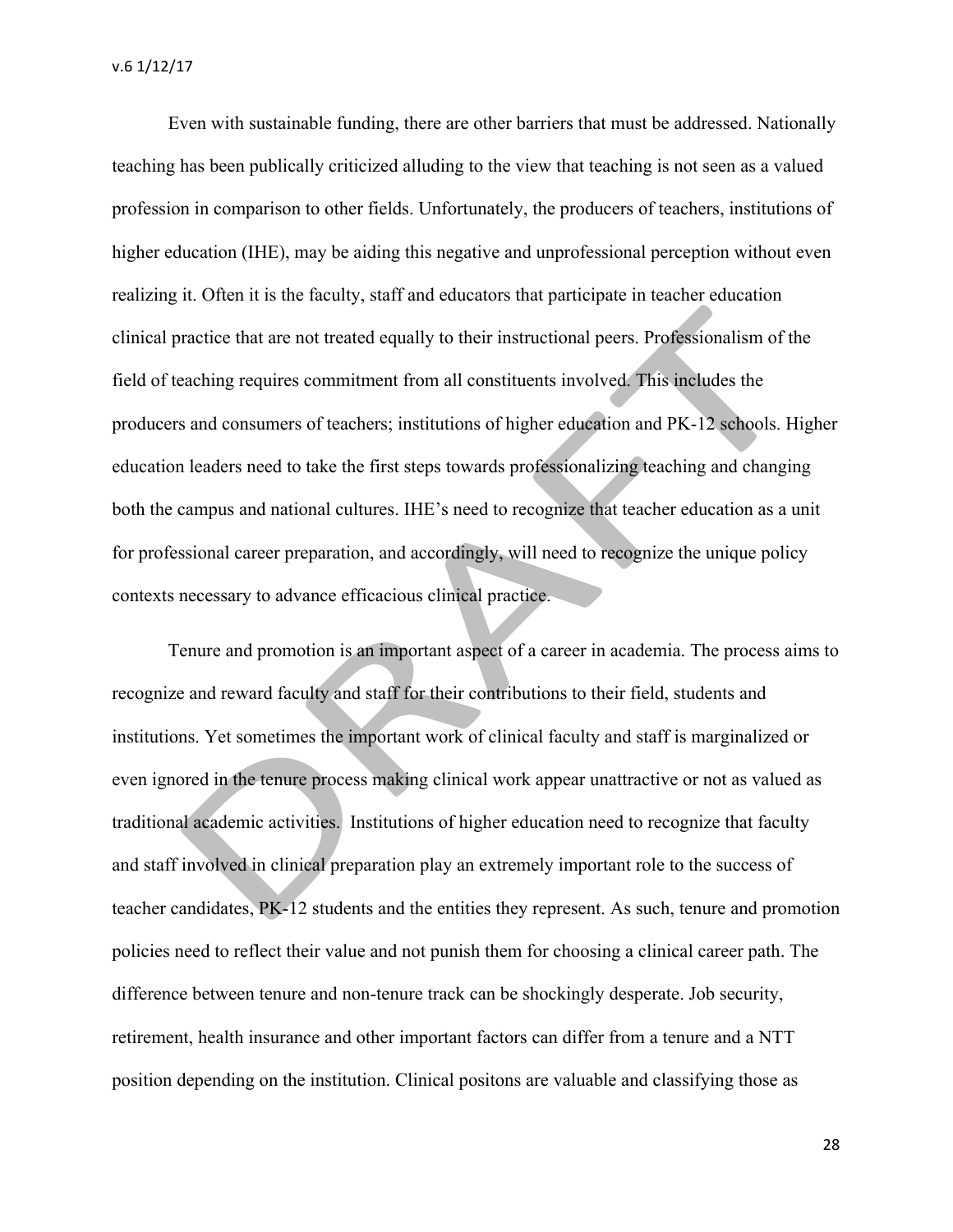v.6 1/12/17

NTT, devalues their importance. The CPC is using the term tenure in this case to not necessarily mean "tenure" in the traditional sense. However, the permanency of traditional tenure is what clinical faculty should be awarded. Whether it be called tenure or permanent appointment or something else, CFSE ought to have the same job security as other scholars in their institutions. Clinical preparation is an important factor in professionalizing the field of teacher education. However, if IHEs continue to devalue clinical faculty by making them unequal to their faculty partners via tenure and promotion policies, there is no reason why "outsiders" would value them either. Professionalization of the field begins with the treatment of those that work in training the field. Tenure and promotion policies should be conceptualized to recognize that the work of CFSE requires time and attention in areas that maybe be misaligned with current tenure and promotion categorical definitions. Or, their work may not fit traditional tenure and promotion categorical percentages. As such:

- Establishments of clinical partnerships, evaluation and assessment should be considered as an academic equal to empirical research
- Research and publication requirements must be valued to reflect the importance of planning and instruction in Clinical Practice settings.
- Course reductions need to be offered for clinical activities similar to grant releases
- Work as a clinical faculty should count towards service requirements (if necessary)
- Creation of a sufficient compensation program for SBTE's must be completed

The above list reflects the time, energy and intellectual requirements necessary for

quality clinical education that results in highly trained candidates. Yet, current tenure, promotion and compensation programs treat SBTE and UBTE as though their work is not important. One example is compensation: although cooperating/supervising teacher (CST) stipends vary from state to state and institution to institution, it can be stated that in many cases, they are severely undercompensated. CSTs are highly educated experts in their fields, yet if you look at the hourly wage, some actually earn less than minimum wage for their activities. This is untenable in a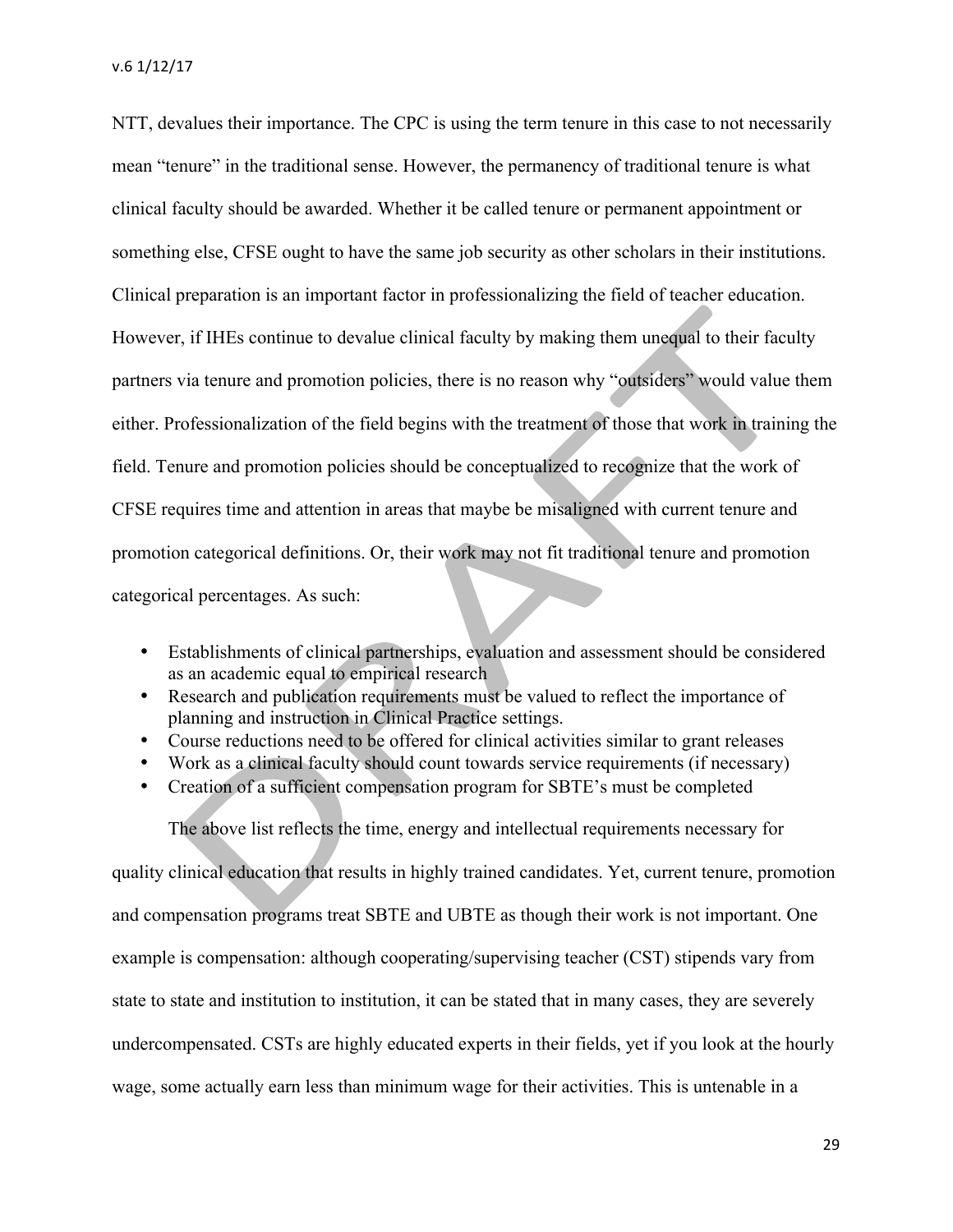valued profession such as teaching. One can argue that they are already getting paid by their school district, but that is to teach their PK-12 students. Supporting a student teacher or intern requires extra work and time. In addition to insuring the PK-12 students are meeting their academic goals, the CST must also monitor the success of the teacher candidate. An additional work responsibility should be compensated as such and a few hundred dollars does not accurately reflect the importance of the job they are doing and the time spent on it. Additionally, it publically devalues the work of the CST and works against the idea of professionalization.

Moving forward, it must be reinforced to those both in and out of the field that teaching is a profession requiring specialized knowledge and preparation. PK-24 educators, as experts within the profession, must step forward and drive and inform the process and vision for renewing educator preparation. All stakeholders committed to improving educator preparation must be willing to invest in advancing and sustaining high-quality clinical practice as a center point for renewal resulting in PK-24 student success. The ripple effect of strong clinical practice can be felt for decades, if not centuries, as PK-24 students interact with the world beyond their classroom experiences.

#### **CONCLUSION:**

This paper began with the assertion that clinical practice and partnership are central to high-quality teacher education. Moving forward, the critical value of clinical practice as the plumb line for the ongoing renewal of effective educator preparation and practice is an obligation of all professional educators to explicate to all constituents. Teaching is a profession requiring specialized knowledge and preparation, as well as a means through which educators can continue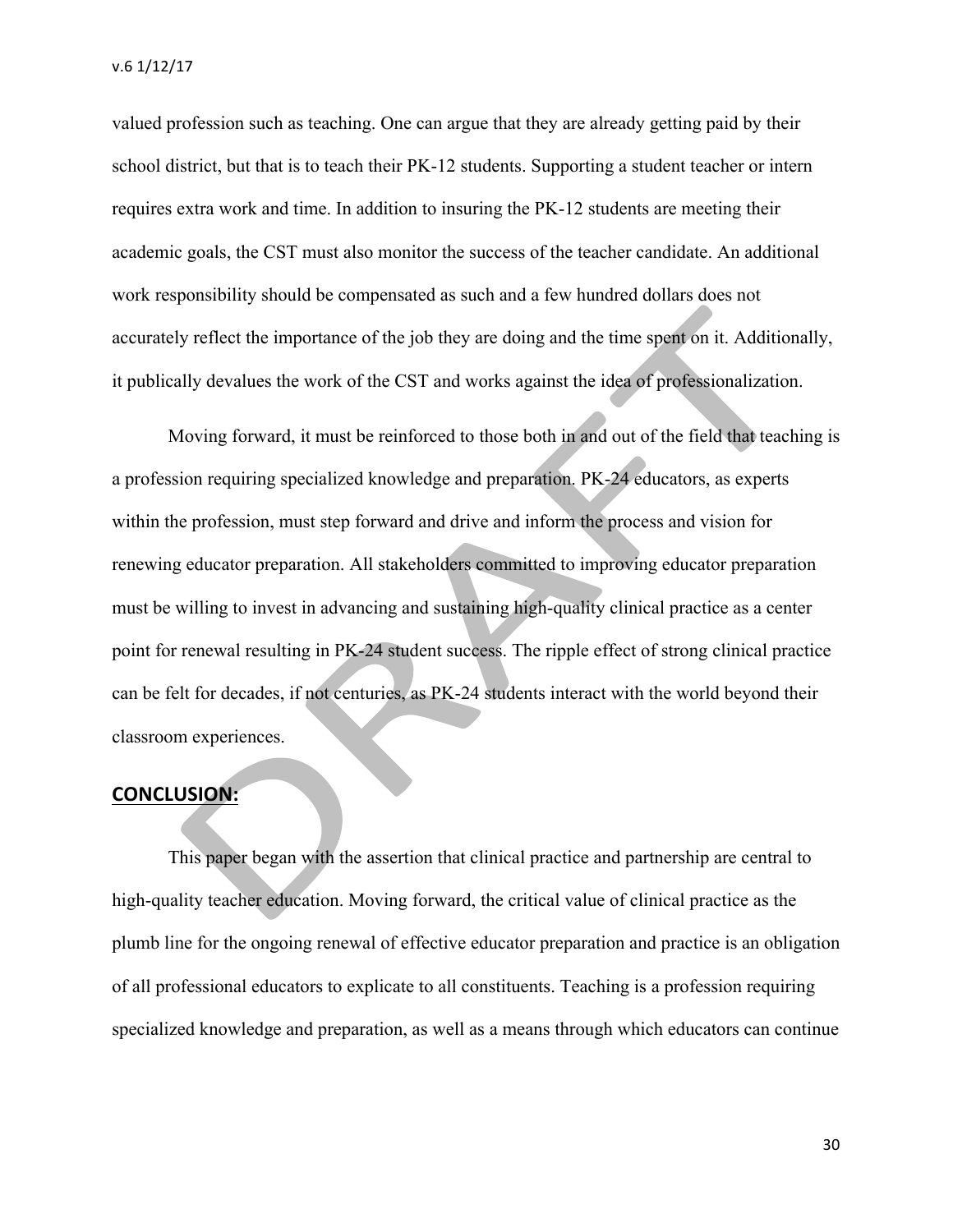to develop as professionals and leaders to the benefit of PK-12 students, and aspiring and novice educators for whom they serve as mentors, models and guides.

PK-24 educators, as experts within the profession, must step forward and drive the process and vision for the ongoing renewal of educator preparation. All stakeholders committed to improving educator preparation must be willing to engage in advancing and sustaining highquality clinical practice the critical pivot point for renewal resulting in PK-24 student success. The ripple effect of strong clinical practice will be influential for decades, if not centuries, as PK-24 students interact with the world beyond their classroom experiences.

It is the intention of the Clinical Practice Commission that the proclamations and tenets outlined in this paper be a vehicle for strengthening, propelling and establishing clinical practice as the means by which future educators are prepared and professional educators are empowered. This pivot will best serve the needs of PK-24 students, as well as the next and future generations of educators. Clinical practice has proven itself as an assured pathway to the preparation of high quality educators as well as a structure through which we strengthen and define the continuum of a unified profession. The mutually beneficial partnerships that define effective clinical practice are the driver and the vehicle through which the profession is advanced. It is through this inextricably interwoven process for assuring that pedagogy and practice are learned, refined and mastered (within a professionalized continuum and context) that our profession move forward. Educators are the experts of our theory and practice, and therefore must take the lead in assuring that clinical practice is at the forefront of the renewal of our profession. This action assure that the application of pedagogy and practice in PK-24 classrooms throughout the nation are led by educators who are fully prepared and empowered to work together in a synergistic and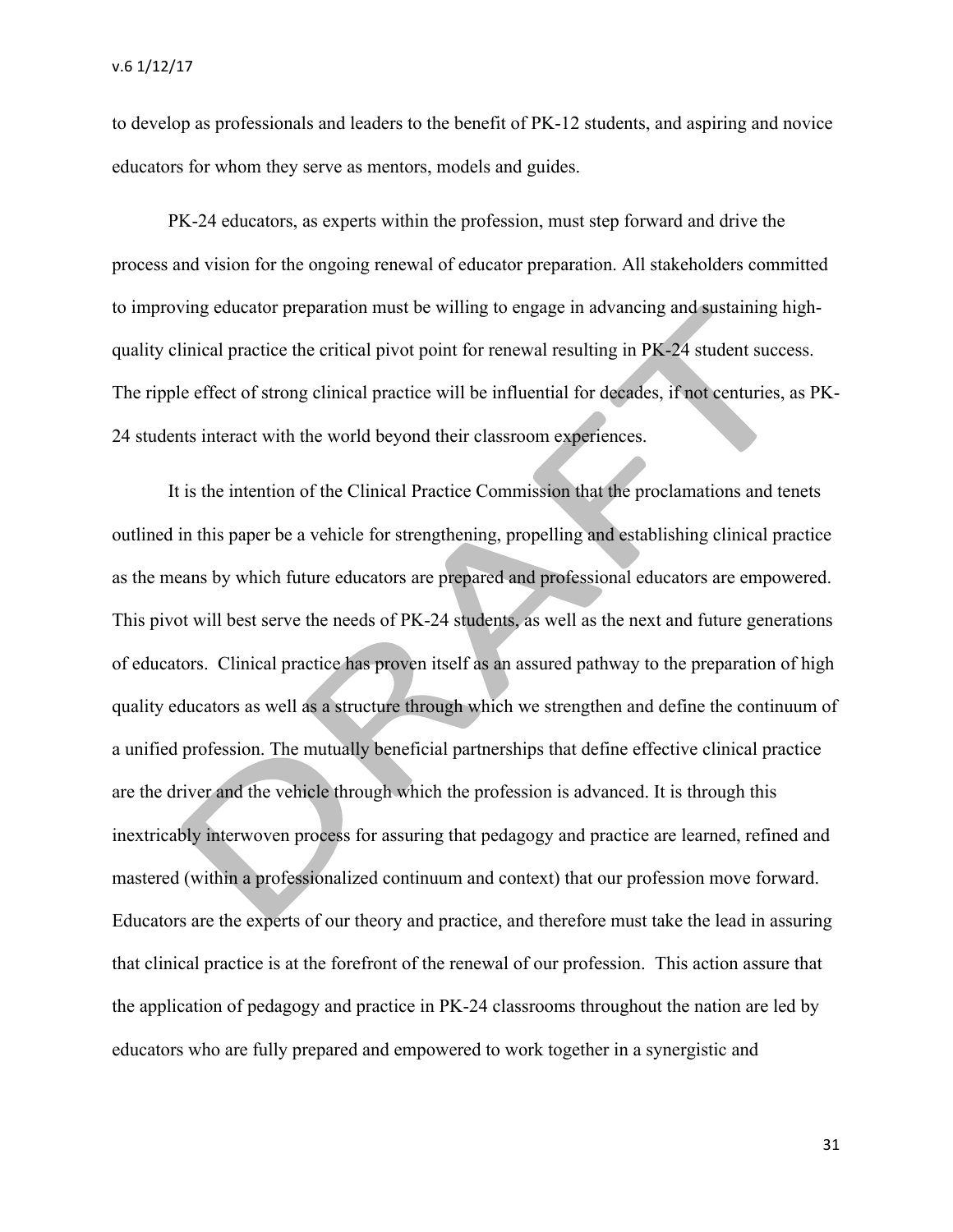$\begin{pmatrix} 1 \\ 2 \end{pmatrix}$ 

continuously renewing infrastructure that advances their ability to meet and represent the needs of the students in their charge.

The proclamations and their tenets set the stage for the next iteration of action-based highly effective practice across the United States. The Clinical Practice Commission envisions that the proclamations contained within this paper will inspire the profession to draw upon core research and the advancements in clinical practice that have taken place since the release of the Blue Ribbon Panel report to advance clinical practice as the norm in educator preparation and the basis upon which to professionalize the teaching profession. We seek to affirm and codify these proclamations and to formulate the language of teacher preparation and teaching around a common lexicon. The amplification of clinical practice will empower educators to work side-byside to reinvent the structure of educator preparation and engage in education renewal processes in schools and institutions. These processes will address the unique characteristics of local contexts while simultaneously committing to clinical practice as the common pivot point to achieving a unified, expert, and empowered profession that is highly regarded and is poised for the next generation of learners.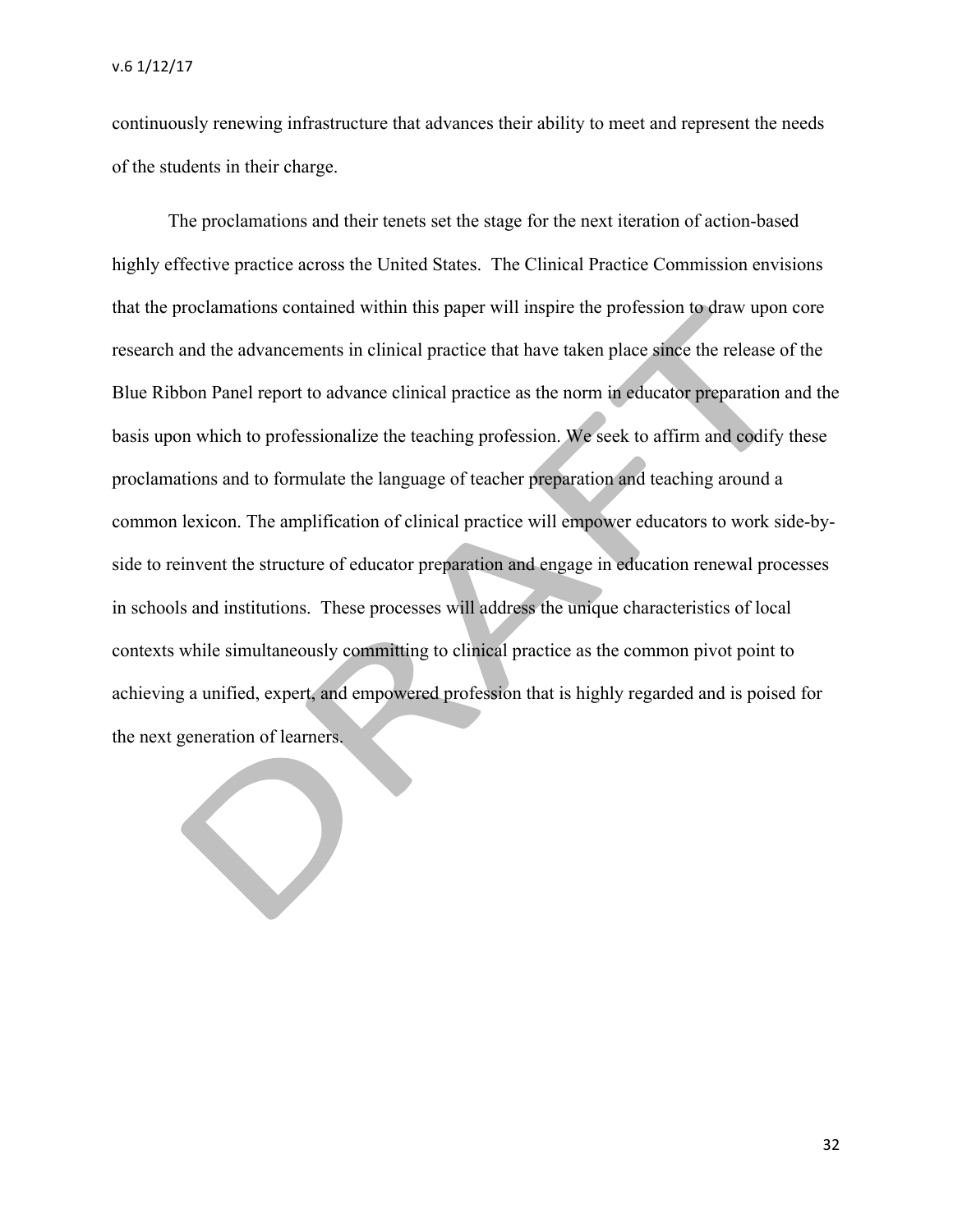# **THE LEXICON OF PRACTICE (a beginning)**

# **Clinical Practice Commission/AACTE**

# **Glossary**

| <b>Glossary</b>                  |                                                                                                                                                                                                                                                                                                                                            |  |
|----------------------------------|--------------------------------------------------------------------------------------------------------------------------------------------------------------------------------------------------------------------------------------------------------------------------------------------------------------------------------------------|--|
| <b>Term</b>                      | <b>Definition</b>                                                                                                                                                                                                                                                                                                                          |  |
| Educator                         | An inclusive term that encompasses the fullest range of professionally<br>prepared roles (e.g., teachers, administrators, counselors, university<br>professors, clinical coaches) in education contexts (e.g. schools, colleges,<br>universities)                                                                                          |  |
| <b>Educator Preparation</b>      | The broad work of preparing new <i>Educators</i> to enter the various roles in<br>education contexts. An <i>educator preparation</i> program is housed in an<br>accredited institution, is intentional and purposeful, and takes place via<br>Clinical Practice partnerships between the Educator Preparation<br>institution and a school. |  |
| Teacher                          | Any individual, prepared via an accredited institution, who has day-to-day<br>responsibilities to use pedagogy to facilitate student learning in a school.                                                                                                                                                                                 |  |
| Teacher Preparation              | The broad work of preparing <i>Teacher Candidates</i> to enter the teaching<br>profession. A teacher preparation program is housed in an accredited<br>institution, is intentional and purposeful, is implemented in partnership<br>with local education agencies, includes clinical practice, and leads to<br>licensure.                  |  |
| <b>Clinical Practice</b>         | Teacher Candidates' work in authentic educational settings and<br>engagement in the pedagogical work of the profession of teaching, which is<br>closely integrated with educator preparation coursework. "Clinical<br>Practice" replaces the term fieldwork.                                                                               |  |
| <b>Clinical Practice Setting</b> | A school that works closely and intentionally with an accredited Teacher<br>Preparation program to provide Clinical Practices for Teacher<br>Candidates.                                                                                                                                                                                   |  |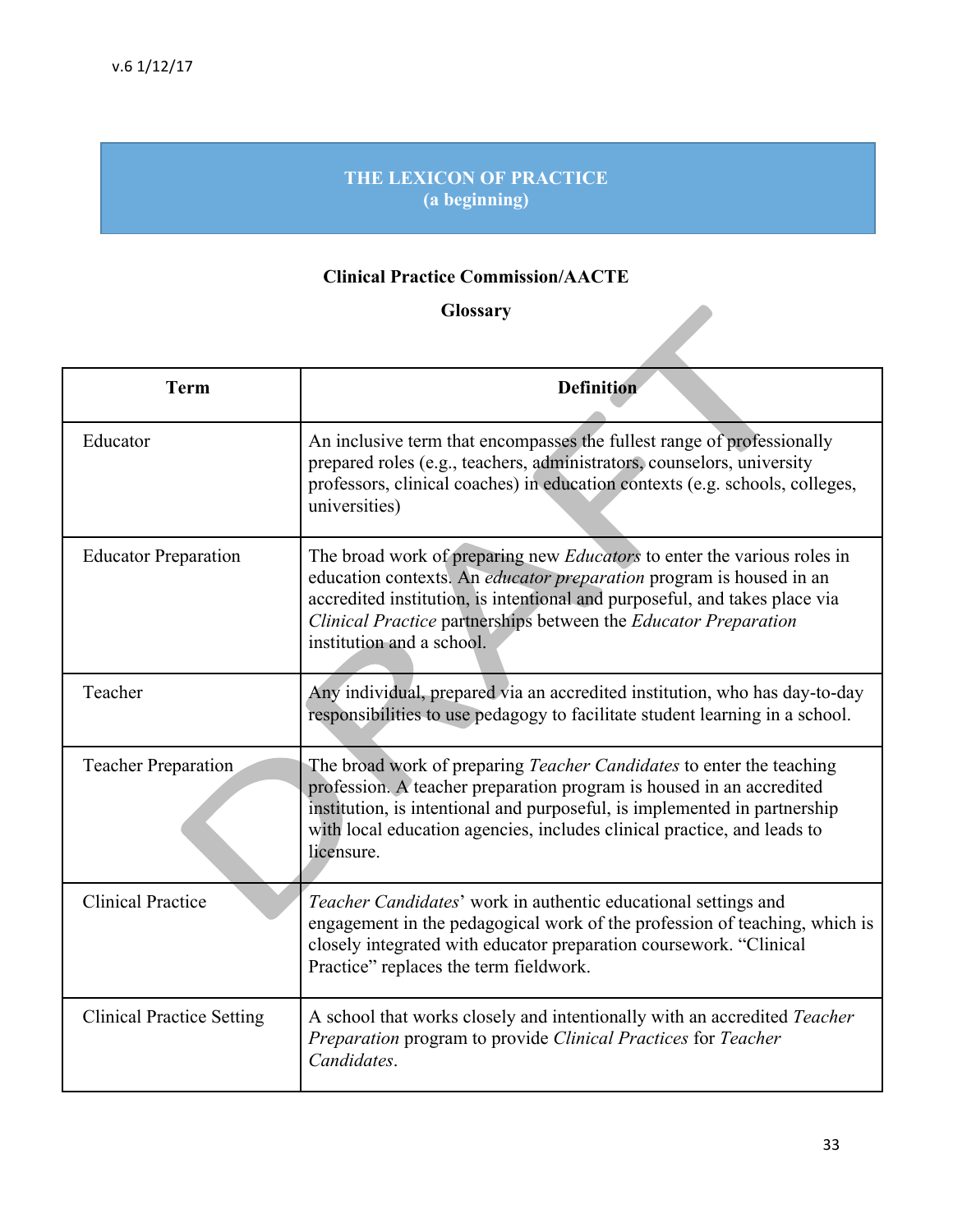| <b>Teacher Candidate</b>                      | An individual formally admitted to an accredited Teacher Preparation<br>program that leads to teacher licensure.                                                                                                                                                                                                                                                                                                                                                                                                                           |
|-----------------------------------------------|--------------------------------------------------------------------------------------------------------------------------------------------------------------------------------------------------------------------------------------------------------------------------------------------------------------------------------------------------------------------------------------------------------------------------------------------------------------------------------------------------------------------------------------------|
| Clinical Internship                           | A specific type of <i>Clinical Practice</i> : the culminating clinical practice<br>experience, which can be of varying duration but no less than one<br>university semester. During the Clinical Internship teacher candidates<br>assume full responsibility for the pedagogical work under the coaching of<br>school- and university-based teacher educators. Clinical Internships require<br>sustained partnerships between teacher preparation programs and local<br>education agencies.                                                |
| Mentor Teacher                                | A Teacher, identified as an exemplar and formally prepared as a clinical<br>practitioner, who serves as the primary School-Based Teacher Educator for<br>teacher candidates completing Clinical Practices or an Internship.                                                                                                                                                                                                                                                                                                                |
| Boundary-Spanning<br><b>Teacher Educators</b> | Individuals (typically district or university personnel) working in hybrid<br>roles across school and university contexts. These individuals serve<br>Teacher Candidates at any point along a professional continuum and are<br>active participants in teacher preparation.                                                                                                                                                                                                                                                                |
| <b>School-Based Teacher</b><br>Educator       | Individuals involved in teacher preparation whose primary institutional<br>home is a school. School-Based Teacher Educators are a specific type of<br>Boundary-Spanning Teacher Educators who assume mentoring and<br>partnership responsibilities that are in addition to their school<br>responsibilities. This subsumes the terms university liaison, site facilitator,<br>cooperating teacher, mentor teacher, collaborating teacher, school liaison.                                                                                  |
| University-Based Teacher<br>Educators         | Individuals involved in <i>Teacher Preparation</i> whose primary institutional<br>home is a college or university. University-Based Teacher Educators are a<br>specific type of Boundary-Spanning Teacher Educator who engage in<br>evaluation, coaching, instruction, and partnership and assume expanded<br>and multiple responsibilities within, and often across, each of these four<br>domains. This subsumes previously used terms such as university<br>supervisor, university liaison, clinical supervisors, and clinical faculty. |
| <b>Clinical Coaching</b>                      | Clinical Coaching represents the bridge between the work of University-<br>Based and School-Based Teacher Educators engaged in Teacher<br><i>Preparation</i> and the practices in which these individuals engage. This term<br>subsumes supervision and mentoring.                                                                                                                                                                                                                                                                         |

"School" assumes PK-12 settings as well as all local education agencies